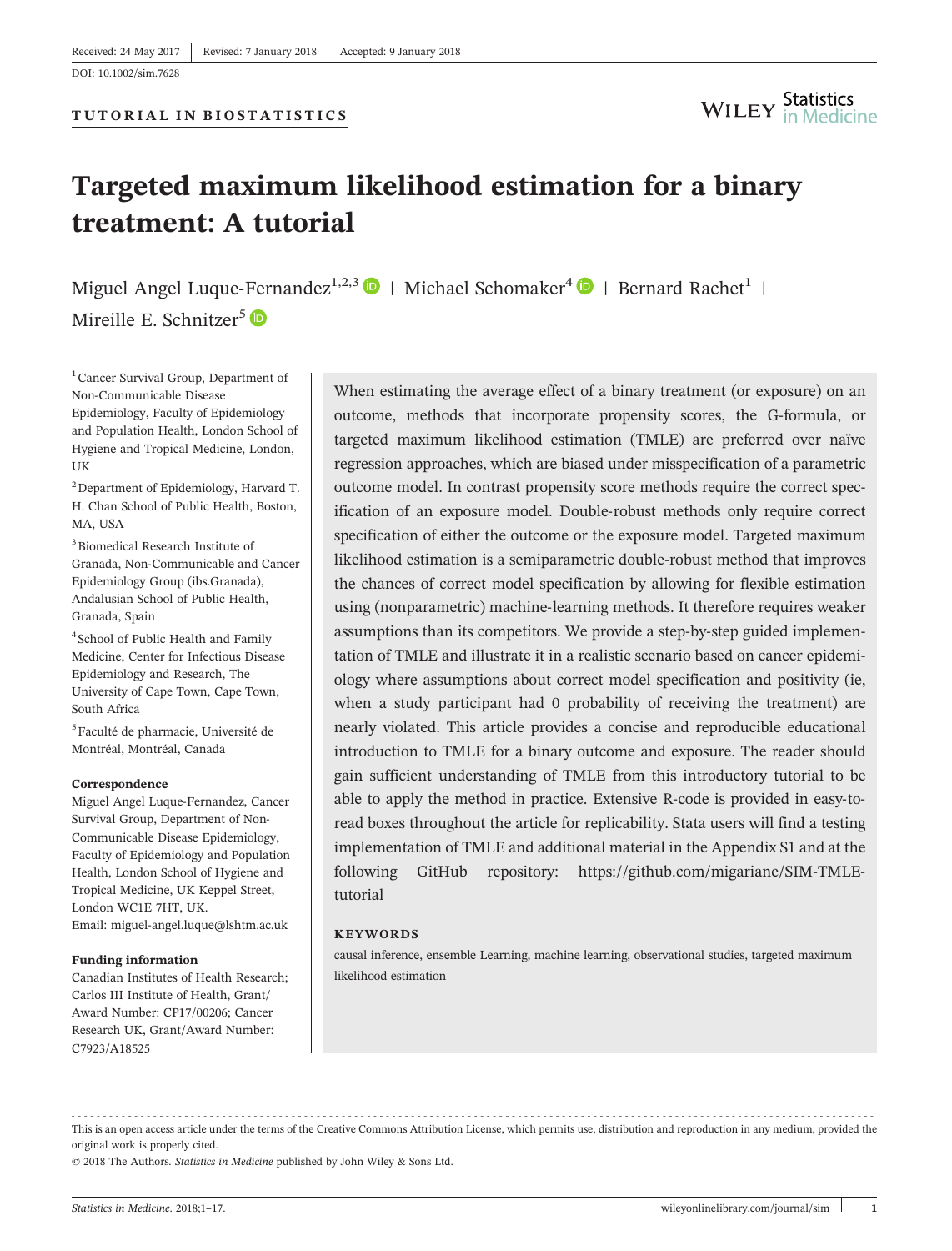# <u>2 LUQUE-FERNANDEZ ET AL.</u><br> **2** LUQUE-FERNANDEZ ET AL.<br> **2** LUQUE-FERNANDEZ ET AL.

#### **1** | **INTRODUCTION**

During the last 30 years, modern epidemiology has been able to identify significant limitations of classic epidemiologic methods when the focus is to explain the effect of a risk factor on a disease or outcome.<sup>1,2</sup> In observational studies, treatment groups are typically not directly comparable; thus, a careful statistical adjustment for confounders is necessary to obtain unbiased exposure (or treatment) effect estimates. Failure to account for confounding variables, namely, those preexposure variables associated with both the exposure and the outcome, can result in a biased estimate.<sup>3</sup> Causal inference based on the Neyman-Rubin potential outcome framework $4$  allows researchers to carefully adjust for confounders under structural causal assumptions. The framework was first introduced in the social sciences by Rubin<sup>5</sup> and later in epidemiology and biostatistics by Greenland and Robins.<sup>6</sup>

Causal effects are often formulated in potential outcomes, as formalised by Rubin.<sup>4</sup> Let A denote a binary exposure, **W** a preexposure vector of potential confounders, and Y a binary outcome. Each individual has a pair of potential outcomes: the outcome they would have received had they been exposed  $(A = 1)$ , denoted  $Y(1)$ , and the outcome had they been unexposed, Y(0). However, it is only possible to observe a single realisation of the outcome for an individual. We observe  $Y(1)$  only for those in the exposure group and  $Y(0)$  only for those in the unexposed group.<sup>4,5</sup> Common causal estimands of interest are the average treatment effect (ATE), defined as  $E[Y(1) - Y(0)]$ , and the marginal odds ratio (MOR), defined as  $E[Y(1)] \times \{1 - E[Y(0)]\}/[E(1 - E[Y(1)]) \times E[Y(0)]\}$ .

To identify the ATE, classical epidemiologic methods, such as standard regression models where the treatment is included as a covariate in the analysis, require the assumption that the effect measure of the treatment of interest is constant across the levels of confounders included in the model.<sup>7</sup> However, in observational studies, this is often not the case. In 1986, a seminal paper<sup>6</sup> demonstrated that under untestable causal assumptions (conditional exchangeability, positivity, consistency, and noninterference), a consistent estimate of the ATE can be obtained by using the G-formula<sup>6</sup> (a generalisation of standardisation with respect to the confounder distribution):

$$
ATE = \sum_{W} \left[ \sum_{y} P(Y=y|A=1, W=w) - \sum_{y} P(Y=y|A=0, W=w) \right] P(W=w)
$$

G-computation,<sup>8</sup> based on the estimation of the components in the G-formula, allows for a treatment effect that may vary across the levels of the confounders. This approach relies on parametric modelling assumptions and bootstrap for the estimation of the standard error. Therefore, G-computation is sensitive to model misspecification<sup>9,10</sup> and requires time‐consuming estimation of confidence intervals (CIs).

Alternatively, the propensity score<sup>11</sup> can also be used for estimation of the ATE. Propensity score methods, introduced by Rosenbaum and Rubin, $^{12}$  estimate the treatment mechanism. In our setting, where treatment is assigned at a single time point, the propensity score is defined as the probability of being treated given the observed confounders **W**, denoted  $P(A = 1|W)$ . The propensity score is used to statistically balance exposure groups in their preexposure covariates to estimate the ATE. This may be done via matching, weighting, or stratification.<sup>13,14</sup> When weighting by the inverse of the propensity score, extreme values of the propensity score can lead to large weights, resulting in unstable ATE estimates with high variance (in particular, ATE estimates can fall outside the constraints of the statistical model). Furthermore, when analysing observational data with a large number of variables and potentially complex relationships among them, model misspecification is of particular concern in this case as well.<sup>10</sup> Hence, correct model specification is crucial to obtain unbiased estimates of the true ATE.<sup>10,14,15</sup> Overall, the above-mentioned methods can be classified as those focused on modelling the outcome‐generating function of treatment and confounders (ie, G‐computation) and those focused on modelling the treatment-generating function of confounders (ie, propensity-score methods).

Double-robust methods were developed to minimise the impact of model misspecification.<sup>10,16,17</sup> Double-robust methods require estimation of both the outcome and treatment mechanisms. For the estimation of the ATE in our example, the outcome mechanism is the conditional expectation of the outcome given the exposure and the covariates, denoted E(Y|A,**W**), and the treatment mechanism corresponds to the propensity score, which is the conditional probability of being treated given the observed confounders **W**, denoted  $P(A = 1|\mathbf{W})$ . Double-robust means that the estimator is consistent as long as either the outcome model or the treatment model is estimated consistently. Some double-robust estimators are also locally semiparametric efficient, meaning that the estimator has minimal large sample variance among estimators that make the same model assumptions, under the correct specification of the required models.<sup>10,16,18</sup>

Current simulation‐based evidence shows that the use of double‐robust and locally efficient methods such as the augmented inverse probability of treatment weighted (AIPTW) and the targeted maximum likelihood estimation (TMLE)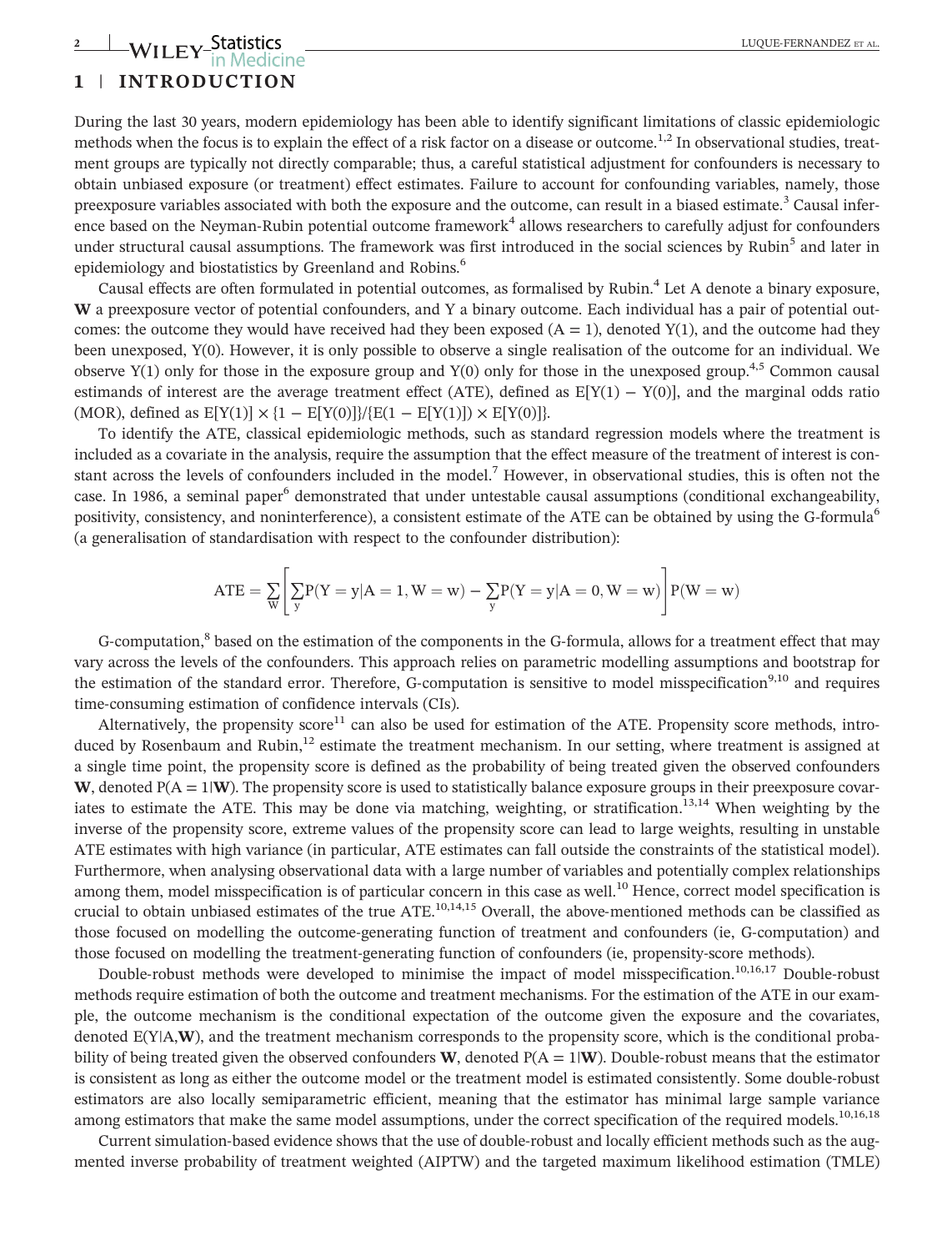method estimators often outperform the G-computation and propensity score methods, in both point and interval estimation.<sup>10,16,19</sup> However, AIPTW is less robust to data sparsity and near violations of the practical positivity assumption than TMLE (ie, when certain subgroups in a sample rarely receive some treatment of interest).<sup>10,16,19</sup>

Targeted maximum likelihood estimation, a general template for the construction of efficient and double‐robust substitution estimators, was first introduced by Van der Laan and Rubin in 2006<sup>20</sup> but is based on existing methods.<sup>18,21</sup> This approach first requires a specification of the statistical model, corresponding with what restrictions are being placed on the data-generating distribution. For the ATE, the TMLE procedure requires initial estimates of  $E(Y|A, W)$  and  $P(A = 1|Y)$ W), and then includes a substitution "targeting" step that optimises the bias-variance tradeoff for the targeted parameter (e.g., the ATE). Furthermore, one can readily use ensemble and machine‐learning algorithms to estimate E(Y|A,**W**) and  $P(A = 1|W)$ , thus avoiding model misspecification.<sup>10</sup>

Targeted maximum likelihood estimation respects the limits of the possible range of the targeted parameter, reduces bias through the use of ensemble and machine‐learning algorithms, and, finally, makes statistical inference quick and easy based on the efficient influence curve  $(IC)$ .<sup>19,20,22,23</sup> Evidence shows that TMLE can provide consistent ATE estimates in challenging settings and has a smaller asymptotic variance compared with other (nonefficient) double-robust estimators.<sup>10,19,24</sup> Mathematically, TMLE and AIPTW are both efficient and have the same asymptotic properties. In particular, they both have the minimum asymptotic variance in their class of semiparametric estimators. However, TMLE is a substitution estimator and behaves differently in finite sample settings producing estimates in the range of values of the parameter space while AIPTW does not.<sup>10,19,24</sup>

The statistical properties of TMLE make it a suitable tool for applied researchers aiming to estimate causal effects. The TMLE procedure is available in standard statistical software such as the *tmle* package<sup>19</sup> implemented in the statistical software R (R Foundation for Statistical Computing, Vienna, Austria). Users familiar with other software can also easily use TMLE, for example, by using our test version for a TMLE implementation in Stata or simply by importing their data to R (see Appendix S1).

We provide a step‐by‐step guided implementation of TMLE by using a simulated example inspired by population‐ based cancer research.<sup>25</sup> We aim to demystify TMLE and show applied medical statisticians how they can easily adopt the method for their applications. In contrast to many other papers, we demonstrate the implementation of TMLE in a realistic setting with many challenges such as near‐positivity violations (ie, manifested by large inverse probability of treatment weights) and misspecification of both the treatment and outcome models. We also show the implementation of AIPTW and the benefit of incorporating advanced machine‐learning algorithms to reduce bias. We provide commented R code embedded in boxes as well as Stata code in the Appendix S1, making our results fully reproducible.

#### **2** | **MOTIVATIONAL EXAMPLE, CAUSAL MODEL, AND DATA GENERATION**

The motivating example was developed to estimate the 1‐year mortality risk difference and odds ratio of death (Y) for cancer patients treated with monotherapy (only radiotherapy;  $A = 1$ ) versus dual therapy (treatment with radiotherapy and chemotherapy;  $A = 0$ ) while controlling for possible confounders (W).<sup>25,26</sup> To be able to consistently estimate the ATE, the data must satisfy the following assumptions: (i) Cancer treatment is independent of the potential mortality outcomes after conditioning on **W** (ie, (Y(0), Y(1))⊥A|**W**). This assumption is often referred to as "conditional exchangeability" and one cannot test it using the observed data. It implies that (within the strata of **W**) the mortality risk under the potential treatment  $A = 1$ , ie,  $P(Y(1) = 1 | A = 1, W)$  equals the one under treatment  $A = 0$ , ie,  $P(Y(1) = 1 | A = 0, W)$ . In other words: the risk of death for those treated would have been the same as for those untreated if untreated subjects had received, contrary to the fact, the treatment. This is equivalent to assuming that all confounders have been measured. (ii) We also assume that within strata of **W**, every patient had a nonzero probability of receiving either of the 2 treatment conditions, ie,  $0 < P(A = 1|\mathbf{W}) < 1$  (positivity). (iii) We assume consistency, which states that we observe the potential outcome corresponding with the observed treatment, ie, for any individual,  $Y = AY(1) + (1 - A)Y(0)$ . Also, (iv) in defining an individual's counterfactual outcome as only a function of their own treatment, we assume noninterference, meaning that the counterfactual outcome of one subject was not influenced by the treatment of any other. Under the causal assumptions explained above, the ATE may be consistently estimated in the nonparametric model (that does not impose assumptions on either  $E(Y|A, W)$  or  $P(A = 1|W)$ ). Thus, if we believe these assumptions to hold and the sample size to be sufficient, we may interpret our estimate of the ATE approximately as the marginal risk difference of 1‐year mortality for cancer patients treated with monotherapy versus dual therapy.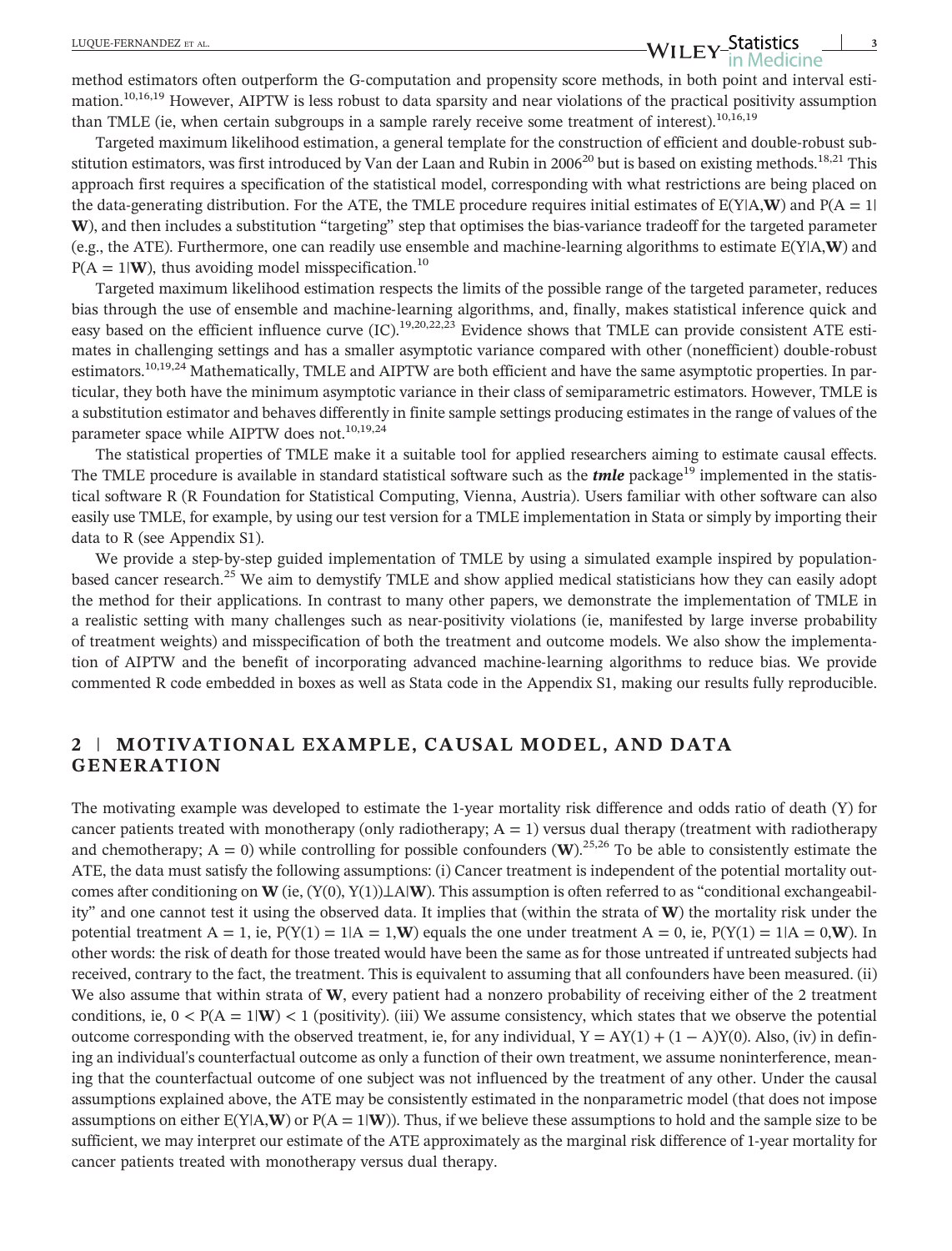

**FIGURE 1** Direct acyclic graph. Legend: Conditional exchangeability of the treatment effect or exposure (A) on cancer mortality (Y) is obtained through conditioning on a set of available covariates (Y(1),Y(0) ⊥ A|**W**). The average treatment effect for the structural framework is estimated as the average risk difference between the expected effect of the treatment conditional on **W** among those treated  $(E(Y|A = 1; W))$  and the expected effect of the treatment conditional on **W** among those untreated  $(E(Y|A = 0; W))$ . Y: mortality binary indicator (1 death, 0 alive), A: binary treatment for cancer with monotherapy versus dual therapy (1 Mono; 0 Dual); **W:** *W*1: sex; *W*2: age at diagnosis; *W*<sub>3</sub>: cancer stage, TNM classification; *W*<sub>4</sub>: comorbidities [Colour figure can be viewed at [wileyonlinelibrary.com](http://wileyonlinelibrary.com)]

#### **2.1** | **Data generation process**

To demonstrate the implementation of TMLE, we generated data, denoted as the set of i.i.d variables  $O = (\mathbf{W} = (W_1, W_2,$  $W_3$ ,  $W_4$ ), A, Y), based on the directed acyclic graph<sup>1</sup> illustrated in Figure 1.

Briefly, sex  $(W_1)$  and age category  $(W_2)$  were generated as Bernoulli variables with probabilities 0.5 and 0.65, respectively. Cancer stage  $(W_3)$  and comorbidities  $(W_4)$  were generated as ordinal variables with 4 and 5 levels, respectively. For both variables, we used a random uniform distribution with minimum 0 and maximum 4 and 5, respectively, and rounded the generated numbers off to the closest integer. The treatment variable (A) and the potential outcomes  $(Y(1)$  and  $Y(0)$ ) were generated as binary indicators using log-linear models. In the treatment and outcome models, we included an interaction term between age  $(W_2)$  and comorbidities  $(W_4)$  based on plausible biological mechanisms such as an increased risk of comorbidities among older adults.<sup>26</sup> Another, more complex data generating process can be found in Appendix S1.

The data-generating model for the treatment was selected to create the potential for near-practical positivity violations. In particular, given the possible covariate values and the coefficients, the minimum possible true probability of receiving treatment was 0.002. Finally, for simplicity, we did not include effect modification (ie, interaction between A and **W**) though both TMLE and AIPTW can easily handle this setting as well.

First, we generated a sample of 5 million patients to estimate the true ATE and MOR. Afterwards, we generated a sample of 10 000 patients used to illustrate the implementation of the algorithm and run simulations. In Box 1, we introduce the specifications for the data generation and the true values for the ATE and the MOR. The true ATE implies that the risk of death among cancer patients treated with monotherapy is approximately 19.3% higher than for those treated with dual therapy. The true MOR implies that there is a 2.5 times higher odds of death among cancer patients treated with monotherapy versus dual therapy. Note that for educational purposes, we present the code and results for a single dataset simulated by our data-generating mechanism. However, at the end of the illustration, we also present the results of 1000 Monte Carlo simulations with a sample size of 1000 patients aiming (i) to estimate the bias of the estimators under near‐positivity violations and mild misspecification of the treatment and outcome models and (ii) to demonstrate TMLE's double-robustness property by misspecifying the model for the outcome.

#### **Box 1 Data generation**

# Function to generate data generateData  $\langle$ - function(n) {  $w1 \leq r \text{binom}(n, size = 1, prob = 0.5)$  $w2 <$  **rbinom**(n, size = 1, prob = 0.65)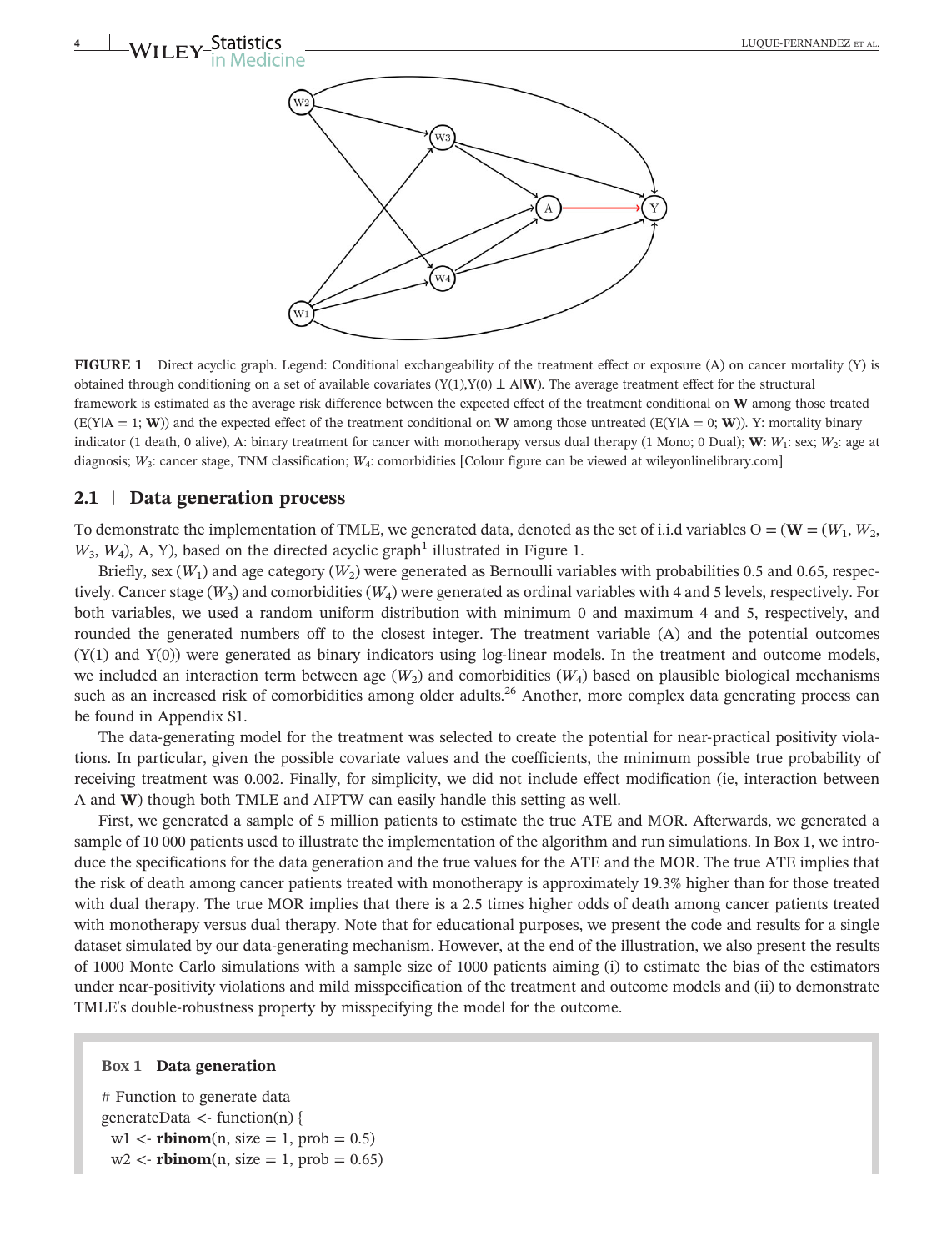$w3 \le$ **round**(**runif**(n, min = 0, max = 4), digits = 0)  $w4 \le$ **round**(**runif**(n, min = 0, max = 5), digits = 0) A  $\le$  **rbinom**(n, size = 1, prob = **plogis**( $-5 + 0.05$ <sup>\*</sup>w2 + 0.25<sup>\*</sup>w3 + 0.6<sup>\*</sup>w4 + 0.4<sup>\*</sup>w2<sup>\*</sup>w4)) # counterfactual Y.1 <- **rbinom**(n, size = 1, prob = **plogis**(-1 + 1 - 0.1\*w1 + 0.35\*w2 + 0.25\*w3 + 0.20\*w4 + 0.15\*w2\*w4)) Y.0 <- **rbinom**(n, size = 1, prob = **plogis**(-1 + 0 - 0.1\*w1 + 0.35\*w2 + 0.25\*w3 + 0.20\*w4 + 0.15\*w2\*w4)) # observed outcome  $Y \leq Y.1^*A + Y.0^*(1 - A)$ # return data.frame data.frame(w1, w2, w3, w4, A, Y, Y.1, Y.0) } # True ATE and OR **set.seed**(7777) ObsData <- **generateData**(n = 5000000) True\_EY.1 <- **mean**(ObsData\$Y.1) True\_EY.0 <- **mean**(ObsData\$Y.0) True\_ATE <- True\_EY.1 - True\_EY.0; True\_ATE True\_MOR <- (True\_EY.1\*(1 - True\_EY.0))/((1 - True\_EY.1)\*True\_EY.0); True\_MOR #**True\_ATE: 19.3%** #**True\_MOR: 2.5** # Data for simulation set.seed(7722) ObsData <- **generateData**(n = 10000)

In Box 1, **plogis(x)** represents the inverse logit function:  $\frac{\exp(x)}{1 + \exp(x)}$ .

#### **3** | **TMLE ALGORITHM: GUIDED IMPLEMENTATION**

In this section, we introduce the step‐by‐step implementation of the TMLE algorithm in a set of 10 boxes with documented R code for educational reproducibility.

#### **3.1** | **TMLE implementation**

Targeted maximum likelihood estimation can either be used by means of the *tmle* function from the R‐package *tmle* or by computing the algorithm in 6 steps manually. We first show the latter option for educational purposes; a sound understanding of TMLE will enable the reader to make the right decisions for their analysis.

**First step:** Prediction of the outcome model bar  $\overline{Q}^0(A, \mathbf{W}) = E(Y|A, W)$ 

The superscript 0 in  $\overline{Q}^0(A, W)$  indicates that it is the initial estimate of E(Y|A,**W**), which is the conditional mean of the outcome (Y) given treatment A and baseline covariates **W**. To obtain  $\overline{Q}^0(A,\bf W)$ , we can use a standard logistic regression model:

$$
\text{logit}[P(Y=1|A,\mathbf{W})]=\beta_0+\beta_1A+\pmb{\beta}_2^T\mathbf{W}
$$

where **logit(x)** represents the function  $\log \left( \frac{x}{1-x} \right)$ - 11<br>- 11 **- 1** - 11 and  $\beta$  is the vector of the estimates for the coefficients of the model parameters. As before, A represents the treatment and **W** is the transpose of the vector of covariates  $W = (W_1, ..., W_4)$ presented in the DAG (Figure 1).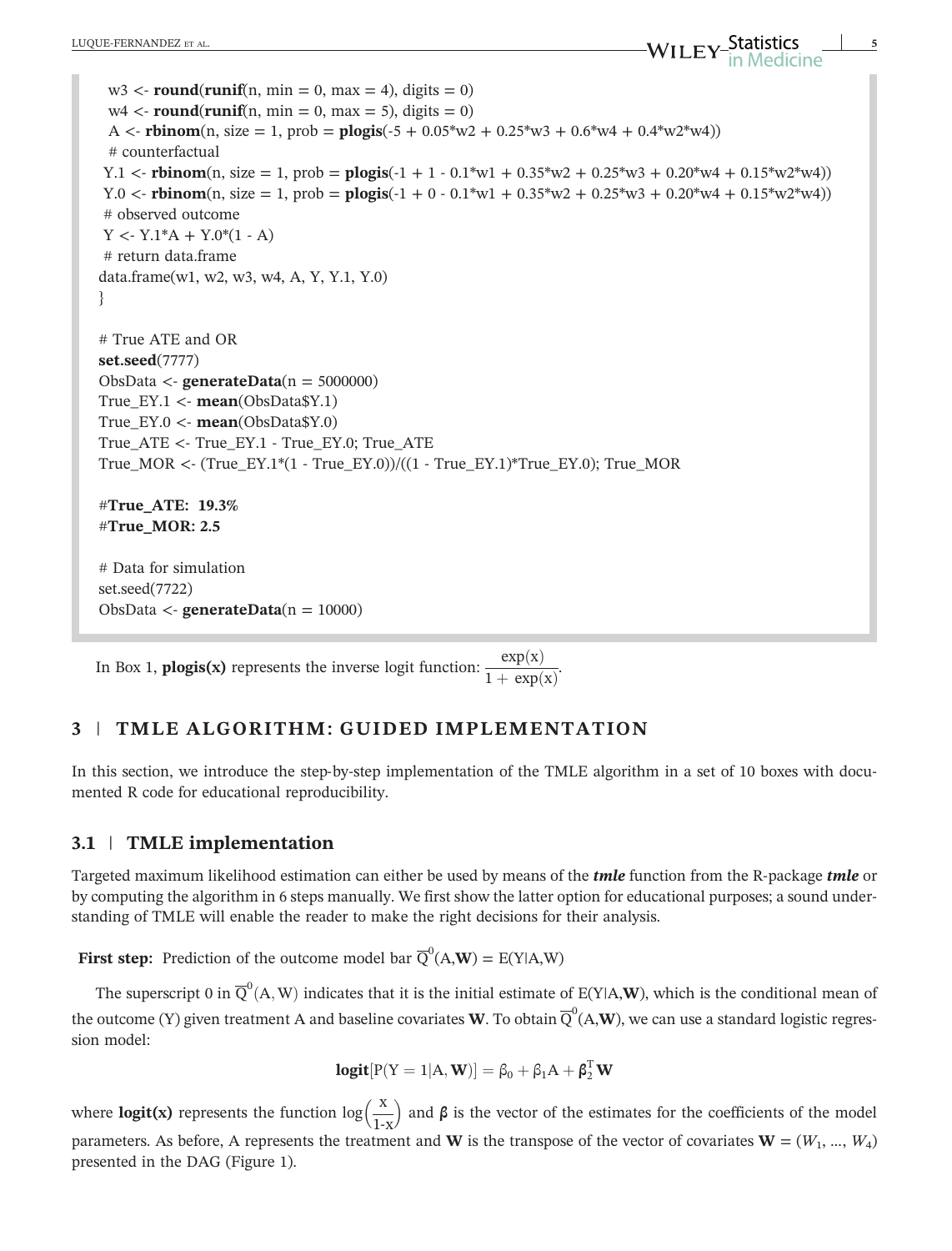### **6 6** LUQUE-FERNANDEZ ET AL. **6** LUQUE FERNANDEZ ET AL.

Therefore, we can estimate the initial probabilities as the prediction of this logistic outcome regression model for  $A = 0$  and  $A = 1$ , respectively (Box 2):

$$
\begin{aligned} &\overline{Q}^0(0,W)=\textbf{expit}\Big(\widehat{\beta}_0+\widehat{\beta}_10+\widehat{\beta}_2^T\mathbf{W}\Big)\text{ and}\\ &\overline{Q}^0(1,W)=\textbf{expit}\Big(\widehat{\beta}_0+\widehat{\beta}_11+\widehat{\beta}_2^T\mathbf{W}\Big), \end{aligned}
$$

where **expit(x)** represents the inverse logit function  $\frac{\exp(x)}{1 + \exp(x)}$ .

Note that for educational purposes, we misspecified both the propensity score and outcome models by not accounting for the interaction between age  $(W_2)$  and comorbidities  $(W_4)$ . This allows us to later show the added value of incorporating machine‐learning algorithms for prediction.

```
Box 2 Prediction of \overline{Q}^0(A, W)#First estimation of E(Y|A, W), namely \overline{Q}^0(A, \boldsymbol{W})m < -glm(Y \sim A + w1 + w2 + w3 + w4, family = binomial, data = ObsData) #Misspecified model
#Prediction for A, A = 1 and, A = 0QAW = \textbf{predict}(m, \text{ type} = "response")Q1W = \textbf{predict}(m, newdata = dataframe(A = 1, ObsData[, c("w1", "w2", "w3", "w4"))), type = "response")Q0W = \textbf{predict}(m, newdata = dataframe(A = 0, ObsData[, c("w1", "w2", "w3", "w4"))), type = "response")#Estimated mortality risk difference (G‐computation)
mean(Q1W - Q0W)
#Initial ATE estimate: 20.4%
#Estimated MOR (G-computation)
mean(Q1W)*(1 - mean(Q0W)) / ((1 - mean(Q1W))*mean(Q0W))
#Initial MOR estimate: 2.7
```
As computed at the bottom of Box 2, the G-computation (untargeted) estimate is the mean of  $\overline{Q}^0(1, \mathbf{W}) - \overline{Q}^0(0, \mathbf{W})$ , taken over all subjects. In this case, this is a very good estimate of the ATE and the MOR because the outcome model is nearly correctly specified.

**Second step:** Prediction of the propensity score  $\hat{g}(\mathbf{A}, \mathbf{W})$ 

In this step, we estimate  $P(A = 1|\mathbf{W})$ , the probability of the treatment with monotherapy versus dual therapy (A) given the set of covariates (**W**), namely, the propensity score. Using a logistic regression model, we set

$$
logit[P(A = 1|\mathbf{W})] = \alpha_0 + \alpha_1^T \mathbf{W}.
$$

We then estimate the probabilities  $\hat{g}(1, \mathbf{W})$  using

 $\widehat{\mathbf{g}}(1,\mathbf{W}) = \text{expit} \left( \widehat{\alpha}_0 + \widehat{\alpha}_1^{\text{T}} \mathbf{W} \right)$ 

where  $\hat{\alpha}_0$  and  $\hat{\alpha}_1$  are the estimates of the coefficients in the logistic regression.

#### Box 3 **Prediction of the propensity score**  $\hat{g}(1, \mathbf{W})$

psm  $\langle$ - **glm**( $A \sim w1 + w2 + w3 + w4$ , family = binomial, data = ObsData) #Misspecified model  $gW = \textbf{predict}(psm, type = "response")$ #propensity score values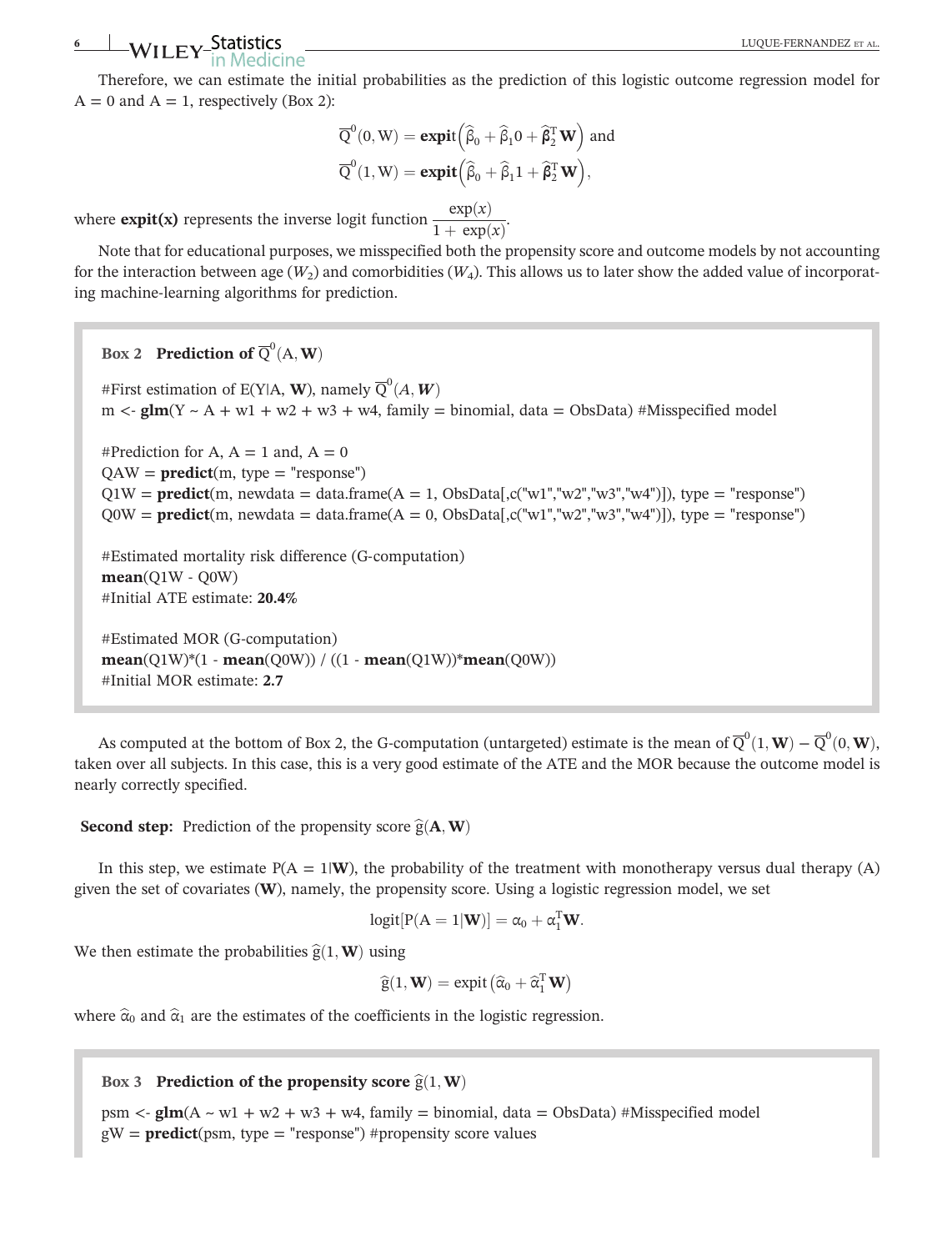#Propensity score distribution **summary**(gW**)** Min. 1st Qu. Median Mean 3rd Qu. Max.

Note that as in the previous step, here in Box 3, we intentionally did not account for the interaction between age  $(W_2)$ and comorbidities  $(W_4)$  in the treatment model. Also, the summary of the estimated propensity score (g**W**) indicates near violations of the practical positivity assumption given the very small numbers for the lower tail of the distribution, an interesting setting under which to compare TMLE with AIPTW.

The next 2 steps aim to improve the prediction model  $\overline{Q}^0(A, \mathbf{W})$  from step 1 by incorporating information from the propensity score. This can be viewed as updating  $\overline{Q}^0(A,\mathbf{W})$  along a path to incorporate additional information from the propensity score function with the goal of reducing the residual confounding in the first estimate of  $\overline{Q}^0(A, \bf{W})$ .

**Third step:** The clever covariate and estimation of ε

0.002 0.03 0.086 0.155 0.240 0.718

This step aims to compute the clever covariates H(1, **W**) and H(0, **W**), and a vector fluctuation parameter called ε. The clever covariates in Equation 1 are calculated for each individual in the data, based on their previously estimated probabilities of exposure status,  $P(A = 1|\mathbf{W})$  and  $P(A = 0|\mathbf{W})$ . Note that the functional forms of the clever covariates are very similar to inverse probability of treatment weights:

$$
H(1, \mathbf{W}) = \frac{A}{\widehat{g}(1, W)}; \quad H(0, \mathbf{W}) = \frac{1-A}{\widehat{g}(0, \mathbf{W})}.
$$

The fluctuation parameter  $\hat{\epsilon} = (\hat{\epsilon}_0, \hat{\epsilon}_1)$  is estimated through a maximum likelihood procedure; we set a model with the observed outcome (Y) as dependent variable and the logit of the initial prediction of  $\overline{Q}^0(A, W)$  as an offset (fixed quantity) in an intercept-free logistic regression with the clever covariates,  $H(1,\mathbf{W})$  and  $H(0,\mathbf{W})$  as independent variables (Box 4):

$$
E(Y = 1 | A, \mathbf{W})(\epsilon) = \frac{1}{1 + \exp\left(-\log\frac{\overline{Q}^0(A, \mathbf{W})}{\left(1 - \overline{Q}^0(A, \mathbf{W})\right)} - \epsilon_0 H(0, \mathbf{W}) - \epsilon_1 H(1, \mathbf{W})\right)}.
$$
(2)

When there is little variability in Y−Q<sup>0</sup>(A, **W**) (ie, the outcome minus the offset), the fluctuation parameter will be estimated as close to 0. In the absence of residual confounding, the propensity score does not provide additional information to improve the initial estimate of  $\overline{Q}^0(A, \mathbf{W})$  because  $\overline{Q}^0(A, \mathbf{W})$  was correctly specified. Given a misspecified  $\overline{Q}^0(A, \mathbf{W})$ , the fluctuation parameter may also be estimated as approximately 0 when  $\hat{g}(1, \mathbf{W})$  has no supplementary information relevant to Y. However, TMLE is consistent as long as either the model or the treatment model is estimated consistently. The clever covariates are called "clever" because their form guarantees that the estimating equation corresponding to the efficient IC is solved, which in turn yields desirable (asymptotic) inferential properties, including double‐robustness and local efficiency. A complete explanation of how the clever covariates are chosen is given in van der Laan and Rose,<sup>10</sup> Chapter 5.

In Box 4, we show how to compute the clever covariates and how to estimate ε. Note that **qlogis(x)** represents the logit function in R.

#### **Box 4 Computation of the clever covariates, H(1, W)** and H(0, **W)**, and estimation of  $\hat{\epsilon}$

#Clever covariate and fluctuating/substitution parameters  $H1W = (ObsData$A / gW)$  $H0W = (1 - ObsData$A) / (1 - gW)$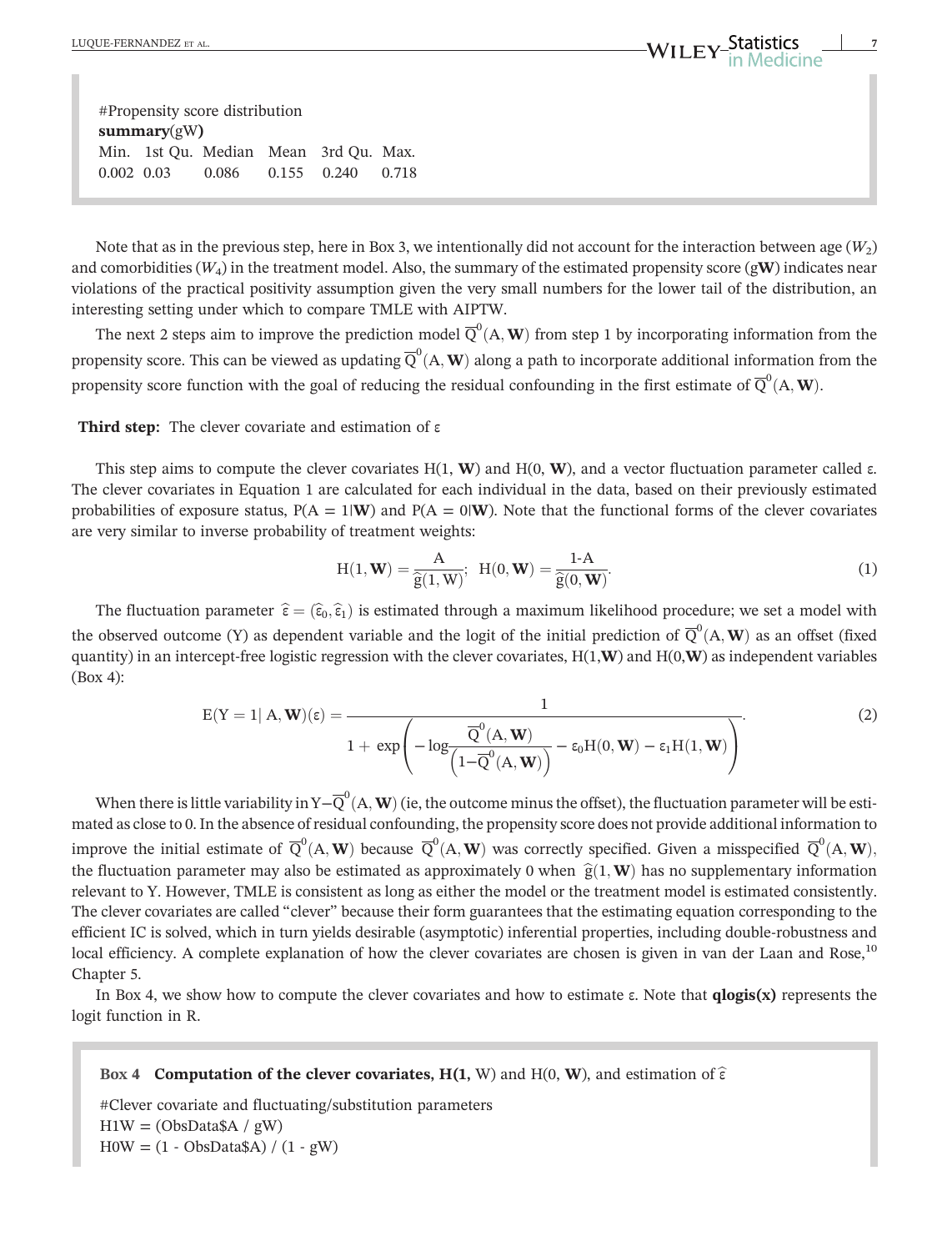# **8** LUQUE-FERNANDEZ ET AL.<br> **EXAMPLEY** in Madicina

epsilon <- coef(**glm**(ObsData\$Y ~ -1 + H0W + H1W + offset(**qlogis**(QAW)), family = binomial)); epsilon

**#epsilon**: **0.003, 0.003**

Alternatively, one could add the clever covariates not as covariates, but as weights in this same update step. This is another valid targeted maximum likelihood estimator, based on a refined loss function (and parametric sub model), and can improve stability.<sup>10</sup>

**Fourth step:** Update of  $\overline{Q}^0(A, \mathbf{W})$  to  $\overline{Q}^1(A, \mathbf{W})$ 

The updated estimate of E(Y|A,**W**) is denoted  $\overline{Q}^1(A, \mathbf{W})$ . This update is performed by plugging in  $\hat{\epsilon} = (\hat{\epsilon}_0, \hat{\epsilon}_1)$  into the following equations (Box 5):

$$
\overline{Q}^1(0,\mathbf{W}) = \text{expit}\Big[\text{logit}\Big(\overline{Q}^0(0,\mathbf{W})\Big) + \widehat{\epsilon}_0/\widehat{g}(0,\mathbf{W})\Big] \text{ and } \overline{Q}^1(1,\mathbf{W}) = \text{expit}\Big[\text{logit}\Big(\overline{Q}^0(1,\mathbf{W})\Big) + \widehat{\epsilon}_1/\widehat{g}(1,\mathbf{W})\Big].
$$
 (3)

In this way, the update is done separately under the treatment and under the control by evaluating both of these expressions for all subjects.

**Fifth step:** Targeted estimate of the ATE and the MOR

Finally, the ATE and MOR are estimated as follows:

$$
\widehat{\text{ATE}}_{\text{TMLE}} = \frac{1}{n} \sum_{i=1}^{n} \overline{Q}^{1}(1, W_{i}) - \overline{Q}^{1}(0, W_{i}) \text{ and}
$$
\n
$$
\tag{4}
$$

$$
\widehat{\text{MOR}}_{\text{TMLE}} = \frac{\left\{ \left[ \frac{1}{n} \Sigma_{i=1}^{n} \overline{Q}^{1}(1, W_{i}) \right] x \left[ 1 - \frac{1}{n} \Sigma_{i=1}^{n} \overline{Q}^{1}(0, W_{i}) \right] \right\}}{\left\{ \left[ 1 - \frac{1}{n} \Sigma_{i=1}^{n} \overline{Q}^{1}(1, W_{i}) \right] x \left[ \frac{1}{n} \Sigma_{i=1}^{n} \overline{Q}^{1}(0, W_{i}) \right] \right\}}, \tag{5}
$$

where  $W_i$  denotes the ith individual's vector of covariates.

```
Box 5 Update from \overline{Q}^0 to \overline{Q}^1 and ATE and MOR estimates
Q0W_1 < -plogis(qlogis(Q0W) + epsilon[1] / (1 - gW))
Q1W_1 <- plogis(qlogis(Q1W) + epsilon[2] / gW)
ATEtmle1 <- mean(Q1W_1 - Q0W_1); ATEtmle1
EY1tmle1 \langle - mean(Q1W_1)
EY0tmle1 < mean(Q0W_1)MORtmle1 <- (EY1tmle1 * (1 - EY0tmle1)) / ((1 - EY1tmle1) * EY0tmle1); MORtmle1
#ATEtmle1: 22.1%
#Marginal Odds Ratio (MORtmle1): 3.0
```
Table 1 shows the first 5 rows of the final dataset where the predicted value of  $\overline{Q}^1(1,\mathbf{W})-\overline{Q}^1(0,\mathbf{W})$  for the first patient  $(id = 1)$  can be estimated by using Equation 3 as the inverse logit transformation of the initial estimates  $\overline{Q}^0(1, \mathbf{W})$  and  $\overline{Q}^0(0, \mathbf{W})$  plus the estimated fluctuation parameter epsilon  $(\widehat{\epsilon})$  times the clever covariates as follows: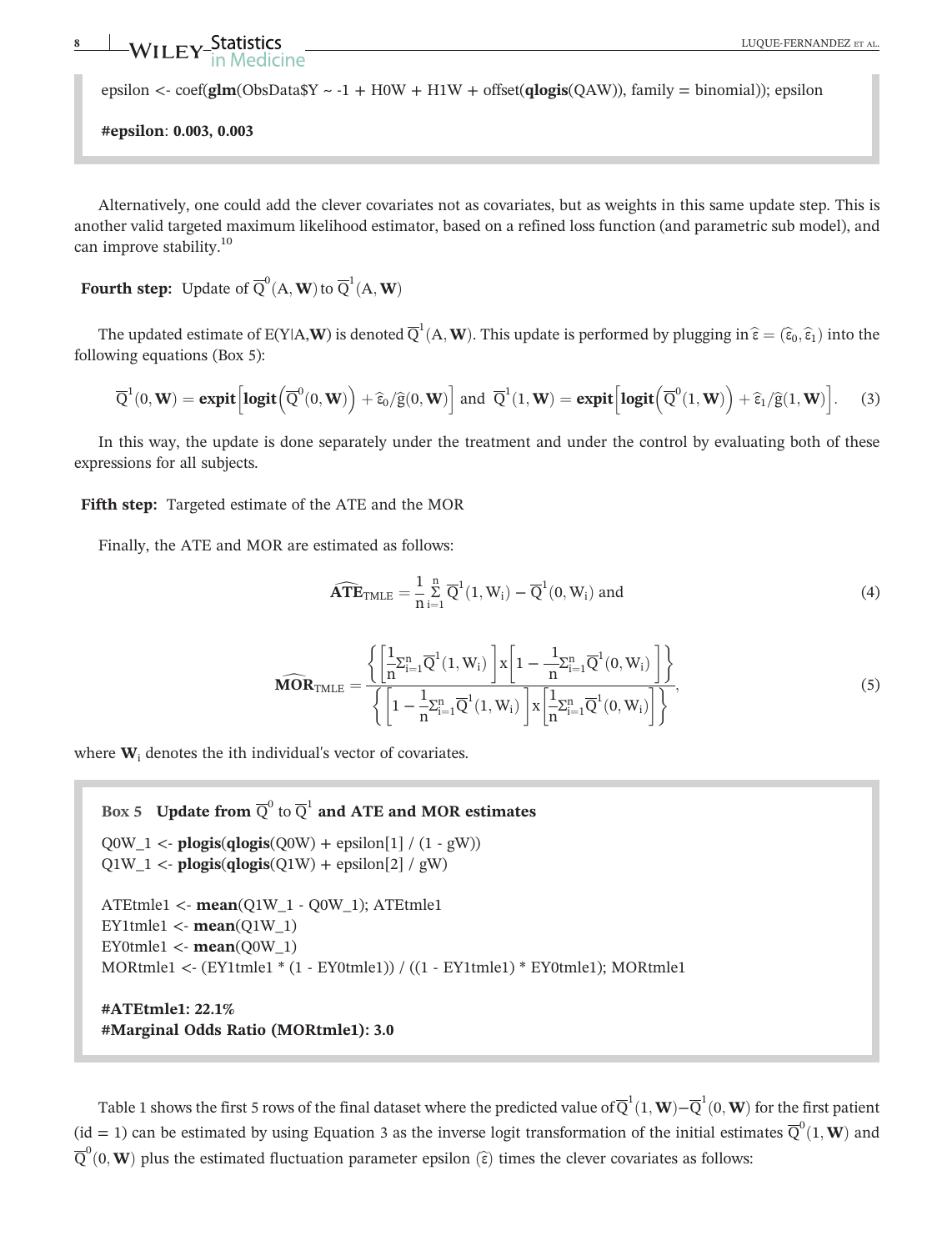**TABLE 1** Final dataset for the update of  $\overline{Q}^0(A, \mathbf{W})$  to  $\overline{Q}^1(A, \mathbf{W})$ 



| id             | $Q1W_0$  | $Q_0W_0$ | gW                      | <b>Epsilon 1</b> | <b>Epsilon 2</b> | $\overline{Q}^1(1, \mathbf{W}_i) - \overline{Q}^1(0, \mathbf{W}_i)$ |
|----------------|----------|----------|-------------------------|------------------|------------------|---------------------------------------------------------------------|
| 1              | 0.8551   | 0.6702   | 0.1967                  | 0.003            | 0.0027           | 0.1858                                                              |
| 2              | 0.639    | 0.3787   | 0.0184                  | 0.003            | 0.0027           | 0.2927                                                              |
| 3              | 0.7494   | 0.5073   | 0.0509                  | 0.003            | 0.0027           | 0.2511                                                              |
| $\overline{4}$ | 0.6604   | 0.4011   | 0.0095                  | 0.003            | 0.0027           | 0.3187                                                              |
| 5              | 0.9152   | 0.7879   | 0.5908                  | 0.003            | 0.0027           | 0.1264                                                              |
| $\cdots$       | $\cdots$ | $\cdots$ | $\bullet\bullet\bullet$ | $\cdots$         | $\cdots$         | $\cdots$                                                            |

$$
\overline{Q}^1(1,\mathbf{W}_i)-\overline{Q}^1(0,\mathbf{W}_i)=\textbf{plogis}\Big(\textbf{qlogis}\Big(\overline{Q}^0(1,\mathbf{W}_i)\Big)+\widehat{\epsilon}_1/\widehat{g}(1,\mathbf{W}_i)\Big)-\textbf{plogis}\Big(\textbf{qlogis}\Big(\overline{Q}^0(0,\mathbf{W}_i)+\widehat{\epsilon}_0/\widehat{g}(0,\mathbf{W}_i)\Big)\Big)
$$

**plogis**( $q$ **logis**( $Q$ **1W\_0**) + epsilon[2] / gW) − **plogis**( $q$ **logis**( $Q$ 0W\_0) + epsilon[1] / (1-gW)) = 0.1858

**Sixth step:** Statistical inference and 95% CI

Targeted maximum likelihood estimation constructs estimators based on the efficient IC,<sup>19,20</sup> which can be used to obtain standard errors. Based on semiparametric and empirical processes theory, the IC of a consistent and asymptotically linear estimator is derived in the gradient of the pathwise derivative of the target parameter such that $^{27,28}$ 

$$
\widehat{\text{ATE}} - \text{ATE} = \frac{1}{n} \sum_{i=1}^{n} \text{IC}_{i} - \text{O}_{p} \left( \frac{1}{\sqrt{n}} \right). \tag{6}
$$

By the weak law of the large numbers, the O<sub>p</sub> term in equation (6) converges to 0 at a rate of  $\frac{1}{\sqrt{n}}$  as the sample size (n) goes to infinity.<sup>10</sup> The IC is a function of the data and the data-generating components that one can derive for a given model and target parameter that has mean 0 and finite variance. The central limit theorem applies so that in large samples, the variance of the estimator is thus the variance of the IC divided by n. While many influence functions and corresponding estimators exist for a given target parameter, there always exists an "efficient" IC that achieves the lower bound on asymptotic variance for the given set of modelling assumptions. Targeted maximum likelihood estimation and AIPTW are both constructed by using the efficient IC, making these estimators asymptotically efficient for the statistical model when all necessary models are correctly specified. For the ATE, the efficient IC is

$$
\text{EIC}_{\text{ATE}} = \left(\frac{A}{P(A=1|\textbf{W})} - \frac{1-A}{P(A=0|\textbf{W})}\right)[Y - E(Y|A,\textbf{W})] + E(Y|A=1,\textbf{W}) - E(Y|A=0,\textbf{W}) - \text{ATE},
$$

which can be evaluated as

$$
\widehat{\text{EIC}}_{\text{ATE}} = \left(\frac{A}{\widehat{g}(1, \mathbf{W})} - \frac{1 - A}{\widehat{g}(0, \mathbf{W})}\right) \left[Y - \overline{Q}^{1}(A, \mathbf{W})\right] + \overline{Q}^{1}(1, \mathbf{W}) - \overline{Q}^{1}(0, \mathbf{W}) - \widehat{\text{ATE}}_{\text{TIME}}\tag{7}
$$

ffiffiffiffiffiffiffiffiffiffiffiffiffiffiffiffiffiffiffiffiffiffiffiffiffiffiffiffiffi

for every subject. Using the resulting vector, the estimation of the standard error for  $\widehat{\text{ATE}}_{\text{TMLE}}$  is done as follows:

$$
\hat{\sigma}_{ATE, TIME} = \sqrt{\frac{\widehat{\text{Var}}\left(\widehat{\text{EIC}}_{ATE}\right)}{n}},
$$
\n(8)

where  $\widehat{\text{Var}}\left(\widehat{\text{EIC}}_{\text{ATE}}\right)$ represents the "sample variance" of the estimated IC.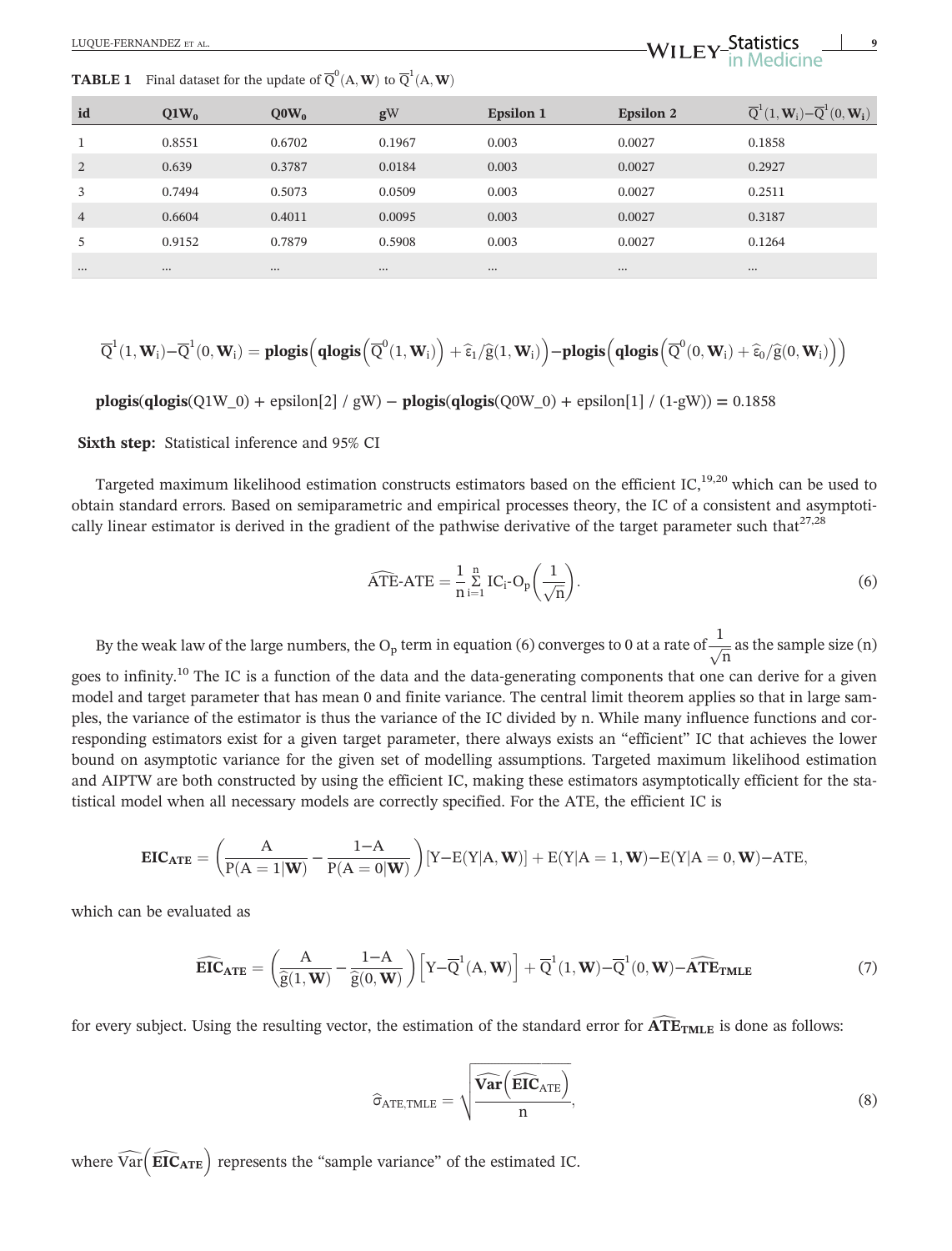**100 LUQUE-FERNANDEZ** ET AL.<br>**100 LUQUE** FERNANDEZ ET AL. **100 LUQUE** FERNANDEZ ET AL. in Medicine

Based on the functional Delta method,<sup>29</sup> the efficient IC for the MOR is

$$
\mathbf{EIC}_{\text{MOR}} = \frac{1 - E[Y(0)]}{(1 - E[Y(1)])^2 \mathbf{x} E[Y(0)]} \times D1 - \frac{E[Y(1)]}{(1 - E[Y(1)]) \mathbf{x} (E[Y(0)])^2} \times D0,
$$
\n(9)

where D1 and D0 are the efficient IC for  $E[Y(1)]$  and  $E[Y(0)]$ , respectively:

$$
D1 = \left(\frac{A}{P(A=1|\mathbf{W})}\right)[Y - E(Y|A=1,\mathbf{W})] + E(Y|A=1,\mathbf{W}) - E[Y(1)],\tag{10}
$$

$$
D0 = \left(\frac{1-A}{P(A=0|\mathbf{W})}\right)[Y - E(Y|A=0,\mathbf{W})] + E(Y|A=0,\mathbf{W}) - E[Y(0)].
$$
\n(11)

In Box 6, it is shown how to evaluate the efficient IC for the ATE and the MOR based on Equations 5 to 11.

### Box 6 **Estimation of the SE and 95% CI for the**  $\widehat{ATE}_{\text{TMLE}}$  **and**  $\widehat{MOR}_{\text{TMLE}}$

```
#ATE efficient influence curve (EIC)
D1 <- ObsData$A/gW*(ObsData$Y - Q1W_1) + Q1W_1 - EY1tmle1
D0 \leq (1 - ObsData$A)/(1 - gW)*(ObsData$Y - Q0W_1) + Q0W_1 - EY0tmle1EIC <- D1 - D0
#ATE variance
n <- nrow(ObsData)
varHat.IC <- var(EIC)/n
#ATE 95%CI
ATEtmle1_CI <- c(ATEtmle1 - 1.96*sqrt(varHat.IC), ATEtmle1 + 1.96*sqrt(varHat.IC)); ATEtmle1;
ATEtmle1_CI
```
#**ATEtmle1\_CI(95%CI): 22.1% (15.1, 29.0)**

**#MOR EIC** EIC <- (1 - EY0tmle1) / EY0tmle1 / (1 - EY1tmle1)^2 \* D1 - EY1tmle1 / (1 - EY1tmle1) / EY0tmle1^2 \* D0 varHat.IC <- **var**(EIC)/n #MOR 95%CI MORtmle1\_CI <- c(MORtmle1 - 1.96\***sqrt**(varHat.IC), MORtmle1 + 1.96\***sqrt**(varHat.IC)); MORtmle1; MORtmle1\_CI

**#MORtmle1\_CI(95%CI): 3.0 (1.6, 4.3)**

#### **3.2** | **Comparative performance of TMLE: TMLE vs naïve logistic regression approach and AIPTW**

In Box 7, we show the estimation and results of the naïve logistic regression approach, which assumes a correctly specified parametric outcome model (violated in the example below) and a constant effect of the treatment (A) on 1‐year mortality (not violated in the example below). In addition, because of the noncollapsibility of the odds ratio, even a correctly specified logistic regression model generally does not produce estimates of the MOR.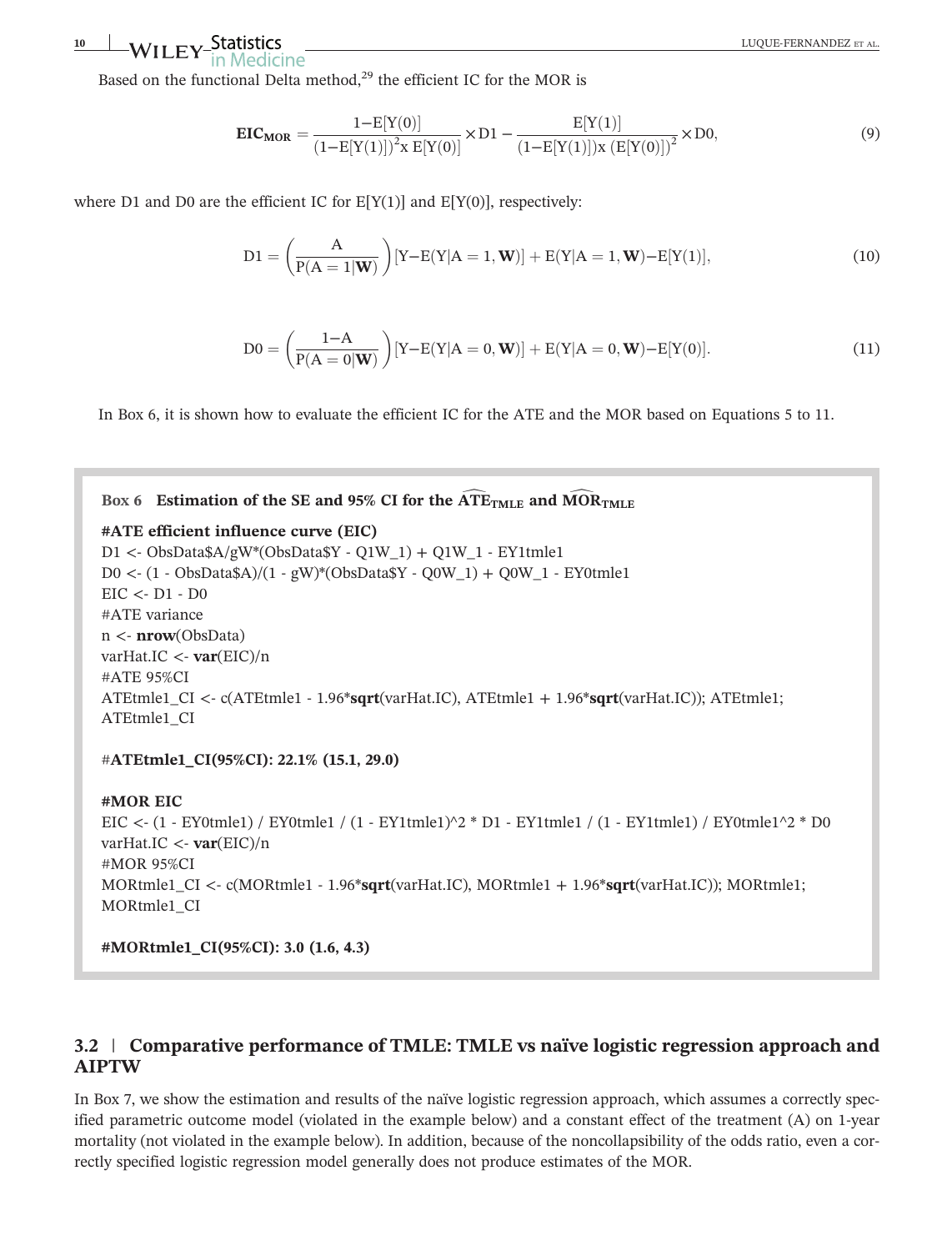#### **Box 7 Estimation of the conditional odds ratio using the naïve logistic regression approach**

Naive  $\langle \cdot \rangle$  **glm**(data = **ObsData**, Y  $\sim$  A + w1 + w2 + w3 + w4, family = binomial) summary(Naive) exp(Naive\$coef[2]) exp(confint(Naive)) **#Naïve OR (95%CI): 2.9 (2.5, 3.4)**

AIPTW, which directly uses the efficient IC, can also be used to estimate the ATE and the MOR. The ATE and MOR using AIPTW are computed as follows: 

$$
\widehat{\text{EY1}}_{\text{AIPTW}} = \frac{1}{n} \sum_{i=1}^{n} \left\{ \frac{I(A_i = 1)}{\widehat{g}(1, W_i)} \Big( Y_i - \overline{Q}^0(1, W_i) \Big) + \overline{Q}^0(1, W_i) \right\}.
$$
\n
$$
\widehat{\text{EY0}}_{\text{AIPTW}} = \frac{1}{n} \sum_{i=1}^{n} \left\{ \frac{I(A_i = 0)}{\widehat{g}(0, W_i)} \Big( Y_i - \overline{Q}^0(0, W_i) \Big) + \overline{Q}^0(0, W_i) \right\}.
$$
\n
$$
\widehat{\text{ATE}}_{\text{AIPTW}} = \widehat{\text{EY1}}_{\text{AIPTW}} - \widehat{\text{EY0}}_{\text{AIPTW}}.
$$
\n(12)

$$
\widehat{\text{MOR}}_{\text{AIPTW}} = \frac{\widehat{\text{EY1}}_{\text{AIPTW}} \left(1 - \widehat{\text{EY0}}_{\text{AIPTW}}\right)}{\left(1 - \widehat{\text{EY1}}_{\text{AIPTW}}\right) \widehat{\text{EY0}}_{\text{AIPTW}}},\tag{13}
$$

where  $W_i$  denotes the ith individual's vector of covariates.

In Box 8, we provide code for the estimation of the ATE and the MOR (with variances and CIs) using AIPTW.

#### **Box 8 Estimation of the ATE and MOR using AIPTW**

EY1aiptw <- **mean**((ObsData\$A) \* (ObsData\$Y - Q1W) / gW + Q1W) EY0aiptw  $\leq$  **mean**((1 - ObsData\$A) \* (ObsData\$Y - Q0W) / (1 - gW) + Q0W)

AIPTW\_ATE <- EY1aiptw - EY0aiptw; AIPTW\_ATE AIPTW\_MOR <- (EY1aiptw \* (1 - EY0aiptw)) / ((1 - EY1aiptw) \* EY0aiptw); AIPTW\_MOR

#### **#Calculation of the efficient IC**

D1 <- (ObsData\$A) \* (ObsData\$Y - Q1W) / gW + Q1W - EY1aiptw D0 <- (1 - ObsData\$A) \* (ObsData\$Y - Q0W) / (1 - gW) + Q0W - EY0aiptw varHat\_AIPTW <- **var**(D1 - D0) / n

ATEaiptw\_CI <- c(AIPTW\_ATE - 1.96\***sqrt**(varHat\_AIPTW), AIPTW\_ATE + 1.96\***sqrt**(varHat\_AIPTW)); AIPTW\_ATE; ATEaiptw\_CI **#ATEaiptw\_CI(95%CI): 24.0% (16.4, 31.6)**

ICmor\_aiptw <- (1 - EY0aiptw) / EY0aiptw / (1 - EY1aiptw)^2 \* D1 - EY1aiptw / (1 - EY1aiptw) / EY0aiptw^2 \* D0 varHat\_AIPTW2 <- **var**(ICmor\_aiptw) / n

MORaiptw\_CI <- c(AIPTW\_MOR - 1.96\***sqrt**(varHat\_AIPTW2), AIPTW\_MOR + 1.96\***sqrt**(varHat\_AIPTW2)); AIPTW\_MOR; MORaiptw\_CI

**#MORaiptw\_CI(95%CI): 3.4 (1.6, 5.2)**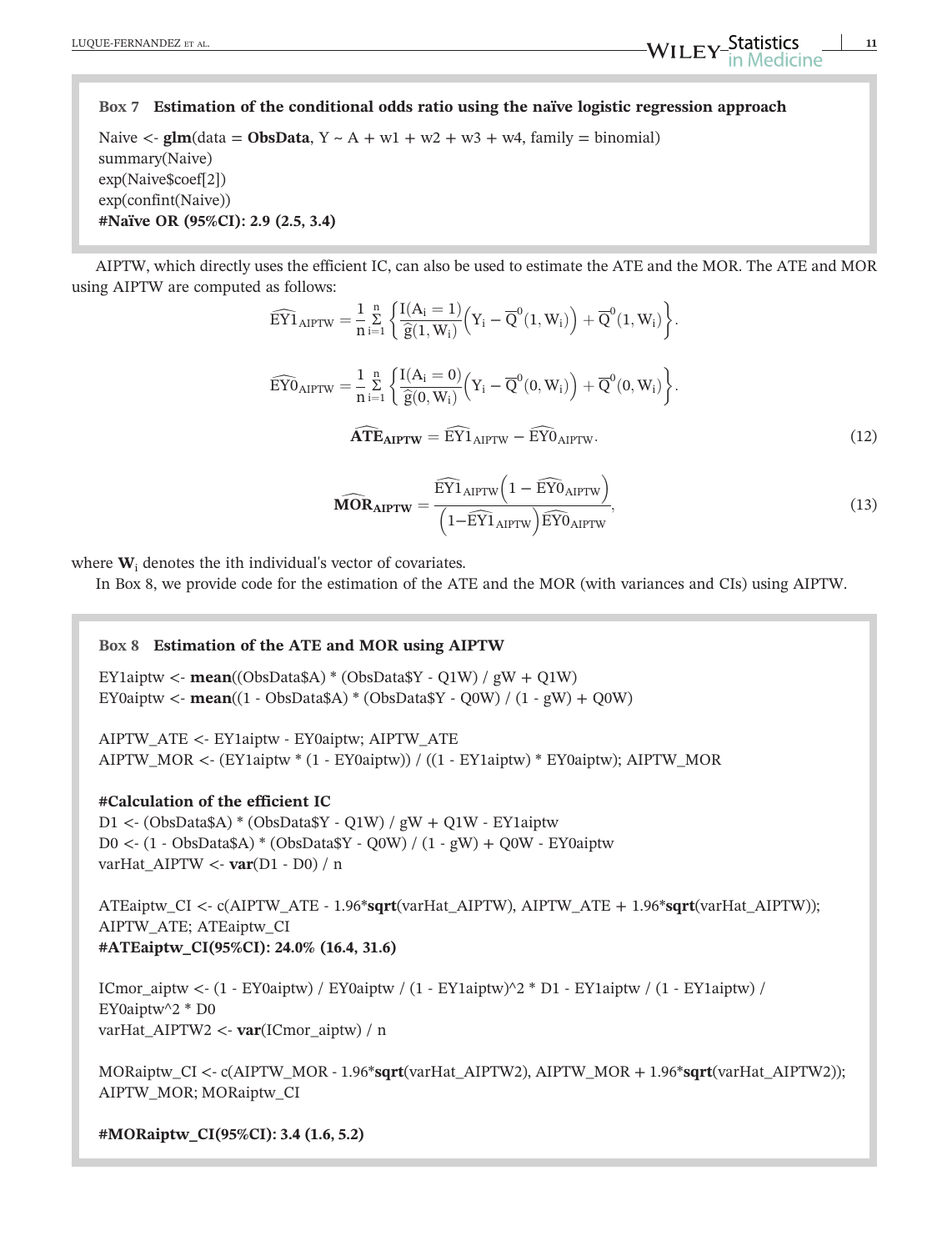**12** LUQUE-FERNANDEZ ET AL.

#### **3.3** <sup>|</sup> **TMLE improved performance calling the Super‐Learner**

Note that in the one‐sample simulation illustrated so far, we have intentionally misspecified both models (treatment and outcome) to allow for evaluation of the benefit of calling the *SuperLearner* (SL) R package (Boxes 9 and 10). The SL, which is a type of *ensemble learner*, adaptively combines different machine-learning algorithms to (separately) estimate

 $\overline{Q}^0(A, \mathbf{W})$  and  $\widehat{g}(A, \mathbf{W})$ . The aim of including this approach in the TMLE algorithm is to avoid bias arising from model misspecification.<sup>10</sup> SL thus replaces the simple logistic models in steps 1 and 2 above. One generally selects a set of prediction algorithms for use in the SL, which may include parametric regression models, nonlinear regression models, shrinkage estimators, and regression trees. Instead of choosing the algorithm with the smallest expected prediction error (estimated by cross validation), the SL selects a weighted combination of different algorithms. Specifically, it selects the weighted combination of predictions that minimises the cross-validated mean square error (Supplementary Figure S1).<sup>30</sup> It can be shown that this weighted combination will perform asymptotically at least as well as the best algorithm (in the cross-validated error), but typically even better.<sup>10,19,23,30</sup> Box 9 describes the implementation of TMLE using the R-package "*tmle*" while calling the SL. The basic implementation of TMLE in the R-package *tmle* uses by default 3 algorithms: "SL.glm" (logistic regression using A and **W** as covariates), "SL.step" (stepwise model selection of **W** in a generalized linear model using Akaike's information criterion to determine subsets of the full model), and "SL.glm.interaction" (a generalised linear model that includes all 2-way interactions of the terms included in the full model).<sup>23</sup> To list all implemented algorithms, one can simply type "listWrappers()" in R. In Box 10, we illustrate the reduction of bias by calling, in addition to default algorithms implemented in *tmle*, more advanced machine‐learning algorithms such as generalised additive models, random forests, and recursive partitioning. For a more advanced theoretical background regarding machine-learning algorithms, see Hastie et al.<sup>31</sup>

### **Box 9 TMLE using default implementation with the default SL library** library(**tmle**) library(**SuperLearner**) TMLE2  $\leq$  **tmle**(Y = ObsData\$Y, A = ObsData\$A, W = ObsData[, $c("w1", "w2", "w3", "w4")$ ],  $family = "binomial")$

ATEtmle2 <- TMLE2\$estimates\$ATE\$psi;ATEtmle2 TMLE2\$estimates\$ATE\$CI MORtmle2 <- TMLE2\$estimates\$OR\$psi;MORtmle2 TMLE2\$estimates\$OR\$CI #**ATEtmle2 (95%CI): 20.8% (17.5, 24.1) #MORtmle2 (95%CI): 2.8 (2.3, 3.4)**

#### **Box 10 TMLE with a user‐selected SL library**

library(**tmle**) library(**SuperLearner**)

SL.library <- c("SL.glm","SL.step","SL.step.interaction", "SL.glm.interaction","SL.gam", "SL.randomForest", "SL.rpart")

TMLE3  $\lt$  **tmle**(Y = ObsData\$Y,A = ObsData\$A,W = ObsData [,c("w1", "w2", "w3", "w4")],  $family = "binomial", Q.S.L.library = SL.library,g.S.L.library = SL.library)$ 

ATEtmle3 <- TMLE3\$estimates\$ATE\$psi;ATEtmle3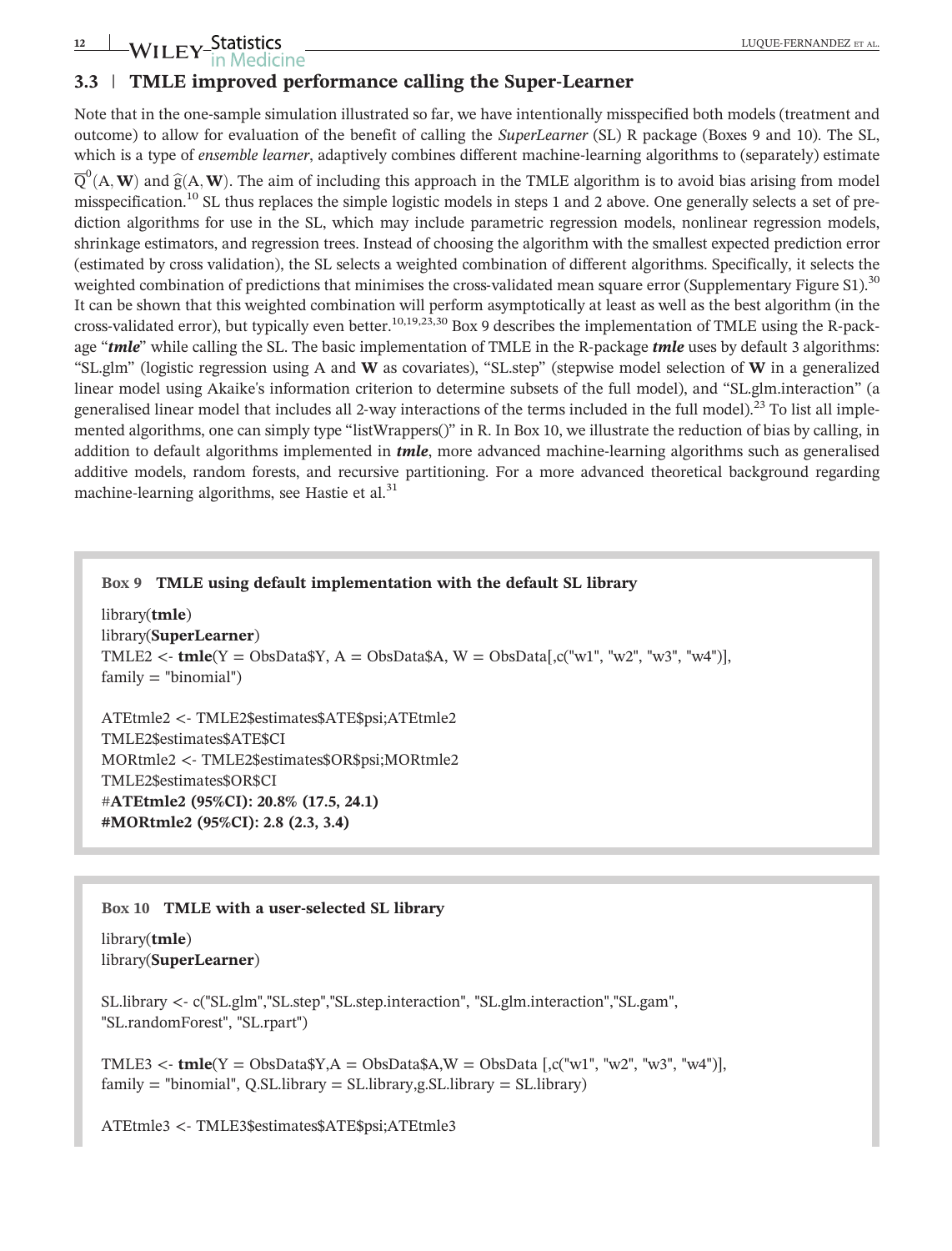

TMLE3\$estimates\$ATE\$CI MORtmle3 <- TMLE3\$estimates\$OR\$psi;MORtmle3 TMLE3\$estimates\$OR\$CI

#**ATEtmle3 (95%CI): 20.7% (17.5, 24.0)** #**MORtmle3 (95%CI): 2.7 (2.2, 3.3)**

Table 2 summarises the results of 1000 Monte Carlo simulations each with a sample size of 1000 patients based on the data generation process introduced in Box 1. We present the ATE and MOR estimates for 3 different estimators (naïve regression, AIPTW, and TMLE) and 3 different versions of TMLE (TMLE‐1‐2‐3, Table 2) corresponding to the usage of either logistic regressions or SL, implemented either with the default or user‐supplied library given in Box 10, for the estimation of the outcome expectation and the propensity score. Furthermore, our data generation often produced near-practical positivity violations (ie, certain subgroups in the samples rarely or never received treatment) as described above. We checked the violation visually (Figure 2) and numerically, based on the empirical summary of the propensity score distribution (mean  $= 0.189$ , min  $= 0.002$  and max  $= 0.765$ ). In the logistic regressions, the models for the treatment and the outcome were misspecified by omitting the interactions between age and comorbidities. Finally, to demonstrate the TMLE double-robustness property, we ran a second set of simulations when correctly specifying the propensity score using the true logistic regression model (with the outcome model either incorrectly specified with a main term logistic regression or adaptively estimated with SL). Complete details of the models' functional forms for the data generation and the full settings for the simulation are provided in the Appendix S1 and at the following GitHub repository: [https://github.com/migariane/SIM](https://github.com/migariane/SIM-TMLE-tutorial)-TMLE-tutorial, making our results fully reproducible.

| TABLE 2 ATE and COR Monte Carlo simulations for mild misspecified models and near-positivity violation, n = 1000 |              |              |        |        |         |         |  |  |  |  |  |
|------------------------------------------------------------------------------------------------------------------|--------------|--------------|--------|--------|---------|---------|--|--|--|--|--|
| Misspecified treatment and outcome models                                                                        | <b>Naïve</b> | <b>AIPTW</b> | TMLE-1 | TMLE-2 | TMLE-3  |         |  |  |  |  |  |
| True ATE                                                                                                         | 0.193        |              |        |        |         |         |  |  |  |  |  |
| <b>Estimate ATE</b>                                                                                              |              |              | 0.208  | 0.199  | 0.193   | 0.193   |  |  |  |  |  |
| Absolute bias ATE                                                                                                |              |              | 0.015  | 0.006  | 0.000   | 0.000   |  |  |  |  |  |
| Relative bias ATE $(\%)$                                                                                         |              |              | 7.2%   | 3.0%   | $0.0\%$ | $0.0\%$ |  |  |  |  |  |
| True MOR                                                                                                         | 2.5          |              |        |        |         |         |  |  |  |  |  |
| <b>Estimate MOR</b>                                                                                              |              | 3.1          | 3.0    | 3.0    | 2.9     | 2.8     |  |  |  |  |  |
| <b>Treatment model correctly specified</b>                                                                       |              |              |        |        |         |         |  |  |  |  |  |
| True ATE                                                                                                         | 0.224        |              |        |        |         |         |  |  |  |  |  |
| <b>Estimate ATE</b>                                                                                              |              |              | 0.226  | 0.226  | 0.225   | 0.224   |  |  |  |  |  |
| Absolute bias ATE                                                                                                |              |              | 0.002  | 0.002  | 0.001   | 0.000   |  |  |  |  |  |
| Relative bias ATE $(\%)$                                                                                         |              |              | 0.8%   | 0.8%   | 0.4%    | $0.0\%$ |  |  |  |  |  |
| True MOR                                                                                                         | 2.6          |              |        |        |         |         |  |  |  |  |  |
| <b>Estimate MOR</b>                                                                                              |              | 2.9          | 2.8    | 2.8    | 2.8     | 2.7     |  |  |  |  |  |

ATE: Estimated average treatment effect from the 1000 simulation repetitions.

**MOR:** Estimated marginal odds ratio from the 1000 simulation repetitions.

**Naïve:** Logistic regression.

**AIPTW:** Augmented inverse‐probability treatment weights estimation under dual misspecification (model for the treatment and the outcome). **AIPTW:** Augmented inverse-probability treatment weights estimation under <u>dual misspecification (model for the treatment and the outcome).<br>**TMLE−1:** Dual misspecification. Algorithm computed by hand and naïve prediction </u>

**TMLE-1:** Dual misspecification. Algorithm computed by hand and naïve prediction (using from logistic regression models) without Super-L<br>**TMLE-2:** Dual misspecification. Algorithm estimated using R-package *tmle* and defau

**TMLE-2:** Dual misspecification. Algorithm estimated using R-package *tmle* and default SL library (SL.glm, SL.step, and SL.glm.interaction).<br>**TMLE-3:** Dual misspecification. Algorithm computed using R-package *tmle*, user

Treatment model correctly specified refers to the usage of the correct logistic regression model for the propensity score. For TMLE-2 and TMLE-3, SL is used to estimate the outcome model as in the first scenario.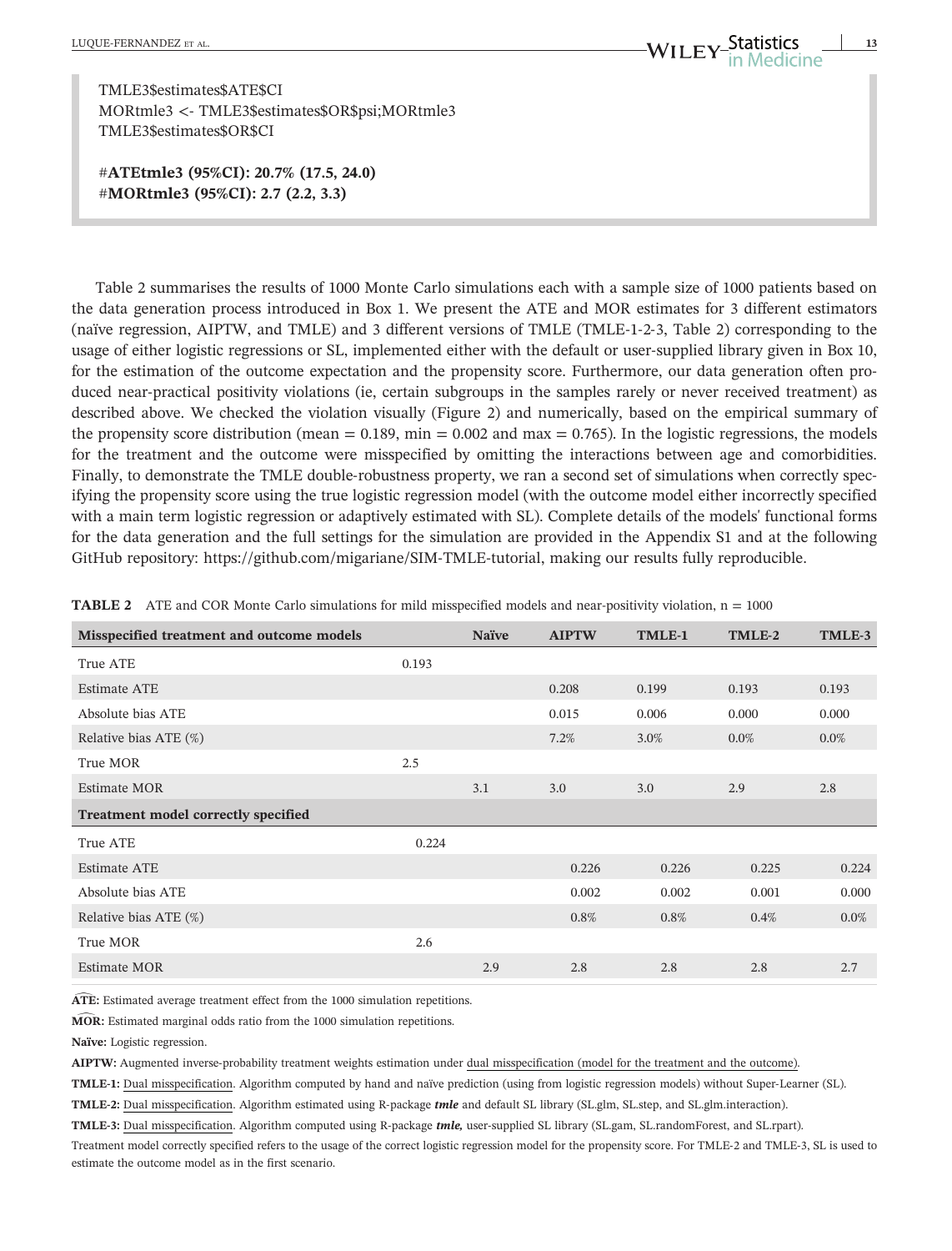

**FIGURE 2** Probability density function of the propensity score by treatment status for one randomly selected sample from 1000 Monte Carlo simulations [Colour figure can be viewed at [wileyonlinelibrary.com](http://wileyonlinelibrary.com)]

In this example, the true ATE is 19.3% and the MOR of monotherapy versus dual therapy was 2.5. The results of the different estimators are presented in Table 2. The naïve approach overestimated the MOR by 24%, whereas the AIPTW and TMLE-1 overestimated it by 20%, likely because of model misspecification. However, TMLE-3, which used a more diverse SL library, reduced the bias for the MOR to 12%. Regarding the simulation results for the risk differences, the AIPTW estimator overestimated the ATE by 7%, whereas TMLE‐1 overestimated it by just 3%. However, TMLE‐2 and TMLE‐3 reduced the bias for the ATE to 0%. Therefore, the introduction of machine‐learning algorithms and ensemble learning as discussed above reduced the bias of TMLE‐2 and TMLE‐3. Finally, under misspecification of the outcome model, but correct specification of the propensity score model, the TMLE‐3 was unbiased for the ATE and the MOR.

#### **4** | **DISCUSSION**

The quantity, quality, and variety of available data for observational epidemiology continue to grow extensively, making the estimation of causal effects more accessible and popular among applied statisticians and epidemiologists. Targeted maximum likelihood estimation implemented with ensemble and machine‐learning algorithms has advantages over other methods, but surprisingly there is limited guidance for the application of the technique for the estimation of the ATE and MOR when dealing with binary outcomes.<sup>32</sup> By using a reproducible example, we have demonstrated that the implementation of the TMLE algorithm is not a black box. Using a guided step‐by‐step approach, we have provided the basic elements needed to understand how TMLE works. Furthermore, we have demonstrated the positive benefit, in bias reduction and performance, of adding more advanced machine‐learning algorithms to the fitting process of TMLE. Our educational example adds to other already available tutorials,<sup>32-36</sup> but with a different motivation based on population‐based cancer epidemiology, a clear orientation towards applied statisticians, and fully explained and available code to replicate step‐by‐step the implementation of TMLE in both Stata and R statistical software. However, our simulation scenarios were relatively simple. We simulated categorical and binary variables and did not produce interaction between the treatment and the vector of confounders, which might not be a realistic setting. Allowing for effect modification (interaction between A and **W**) is an interesting case, because this is a specific setting where the naïve regression adjustment does not work. Despite that, the main interest of the illustration was to introduce the step-by-step implementation of the TMLE algorithm and demonstrate the added value of adding machine and ensemble learning algorithms for prediction. Readers will find an additional example with treatment effect modification in Appendix S1 where we used the R‐package *simcausal***.**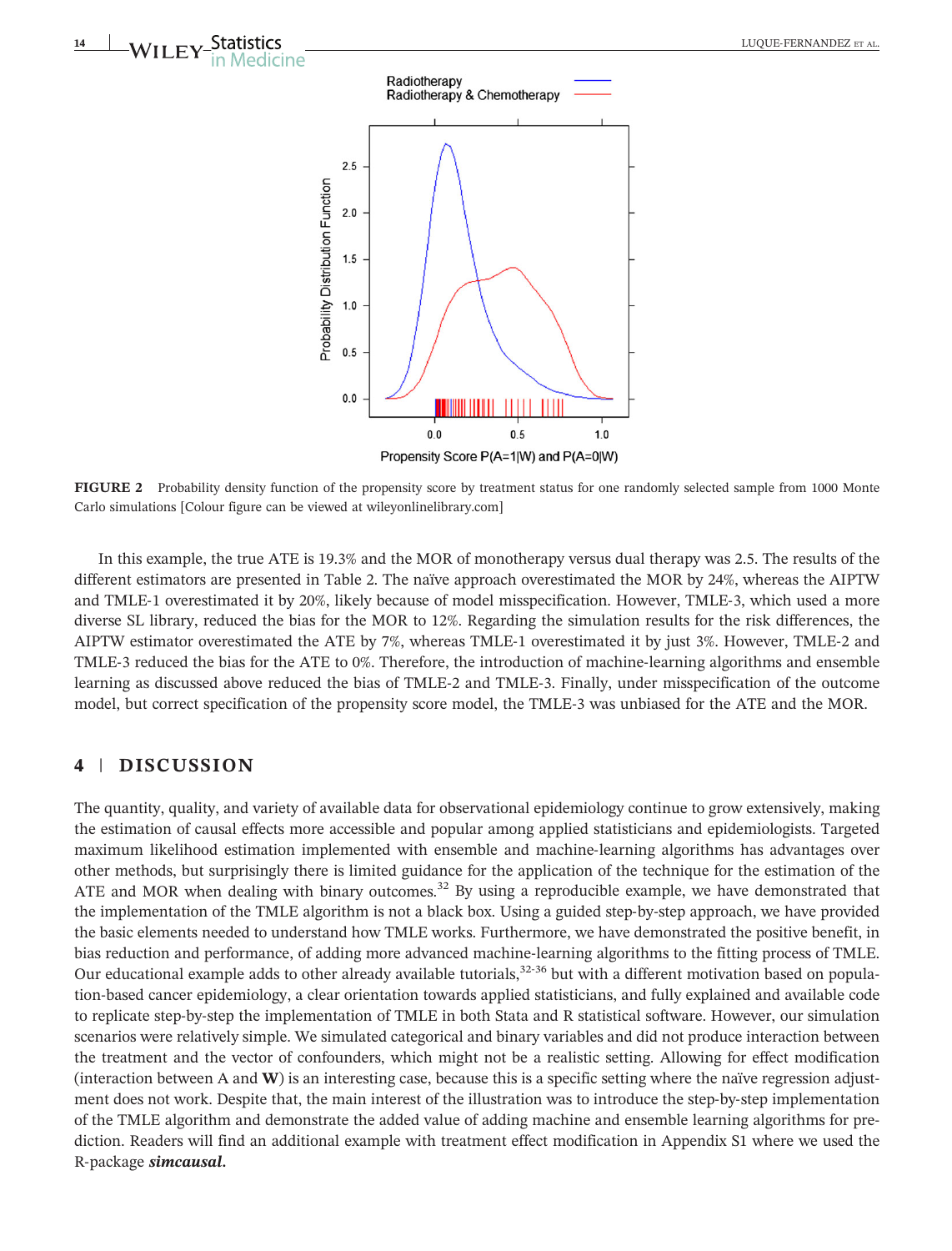### LUQUE‐FERNANDEZ ET AL. **15**

The implementation of TMLE for the estimation of the ATE with a continuous outcome follows identical steps to those listed above. However, note that for this case, (i) we first transform the outcome via Y –  $a/(b - a)$ , where a and b are plausible values for lower and upper limits of Y; (ii) proceed with the steps from the tutorial; and (iii) rescale the estimate of the ATE and the variance at the end. Readers can find additional depth including the mathematical derivation of TMLE in Chapter 7 of the Targeted Learning book.<sup>10</sup>

Adding more adaptive SuperLearner algorithms requires a significant amount of computer memory and computational time. Hence, with large sample sizes, such as those in population‐based cancer research, TMLE will benefit from additional computing resources such as a cluster environment. For instance, for a computer with 1 core and 16 GB of memory, the R-package *tmle* took 5.4 minutes to estimate the ATE for 10 000 patients using more advanced machine-learning algorithms including generalised additive models, random forests, and boosting. Furthermore, some machine‐learning algorithms will not work properly depending on the nature of the observed data (eg, for small sample sizes or nonbinary outcomes). Moreover, some theoretical background knowledge of machine learning is required to decide for the most adaptive SL algorithms.

Using TMLE in practical settings is similar to the strategy used for analysts when applying other double‐robust methods such as AIPTW (eg, summarising the inverse probability of treatment weights, checking the distribution of the weights by levels of the treatment, and considering if appropriate the truncation of the weights). Also, we suggest considering the extent to which the data allow for very complicated machine‐learning algorithms, a question closely related with the dimensionality of the data (ie, for small datasets and continuous outcomes, some machine learning might not perform well). Finally, we suggest that readers aiming to develop TMLE approaches follow the causal roadmap introduced above and described by Van der Laan and coauthors.<sup>10</sup> Similarly, readers can find additional depth including the mathematical derivation of TMLE in Chapter 5 of the Targeted Learning book.<sup>10</sup>

It is important to mention that TMLE is a general template for the construction of efficient substitution estimators for a given estimation problem defined by a statistical model and a targeted parameter. Targeted maximum likelihood estimation is a very active research area, and many advances have been and are currently being made. Clearly, these advances have not been covered here in our introductory tutorial, but a reader might be interested in such topics as the TMLE for rare outcomes, $37$  the Collaborative TMLE for the cross-validated conditional risk of a candidate estimator,<sup>38-40</sup> and the TMLE for longitudinal settings where time-dependent confounding is an issue.34,41-43

In summary, we have provided an accessible presentation with documented code for implementing TMLE to estimate the ATE and MOR for a binary outcome in observational studies. Given TMLE's appealing statistical properties, we consider it a suitable method to be added to the analytical toolbox for estimation of causal effects in large population‐based observational studies.

#### **AUTHORS**' **CONTRIBUTIONS**

MALF developed the concept and design of the study. MALF carried out the simulations and analysed the data and wrote the manuscript. All authors interpreted the data, drafted and revised the manuscript, code, and results critically. All authors read and approved the final version of the manuscript. MALF is the guarantor of the paper.

#### **ACKNOWLEDGEMENTS**

This work was supported by Cancer Research UK grant number C7923/A18525. M.A.L.F. is supported by a Miguel Servet I Investigator Award (grant CP17/00206) from the Carlos III Institute of Health, and M.E.S. is supported by a Canadian Institutes of Health Research New Investigator Award. The findings and conclusions in this report are those of the authors and do not necessarily represent the views of the funding agencies. The corresponding author had full access to all the data in the study and had final responsibility for the decision to submit for publication.

#### **ORCID**

*Miguel Angel Luque-Fernandez* **■** <http://orcid.org/0000-0001-6683-5164> *Michael Schomaker* **<http://orcid.org/0000-0002-8475-0591>** *Mireille E. Schnitzer* **b** <http://orcid.org/0000-0001-8049-9646>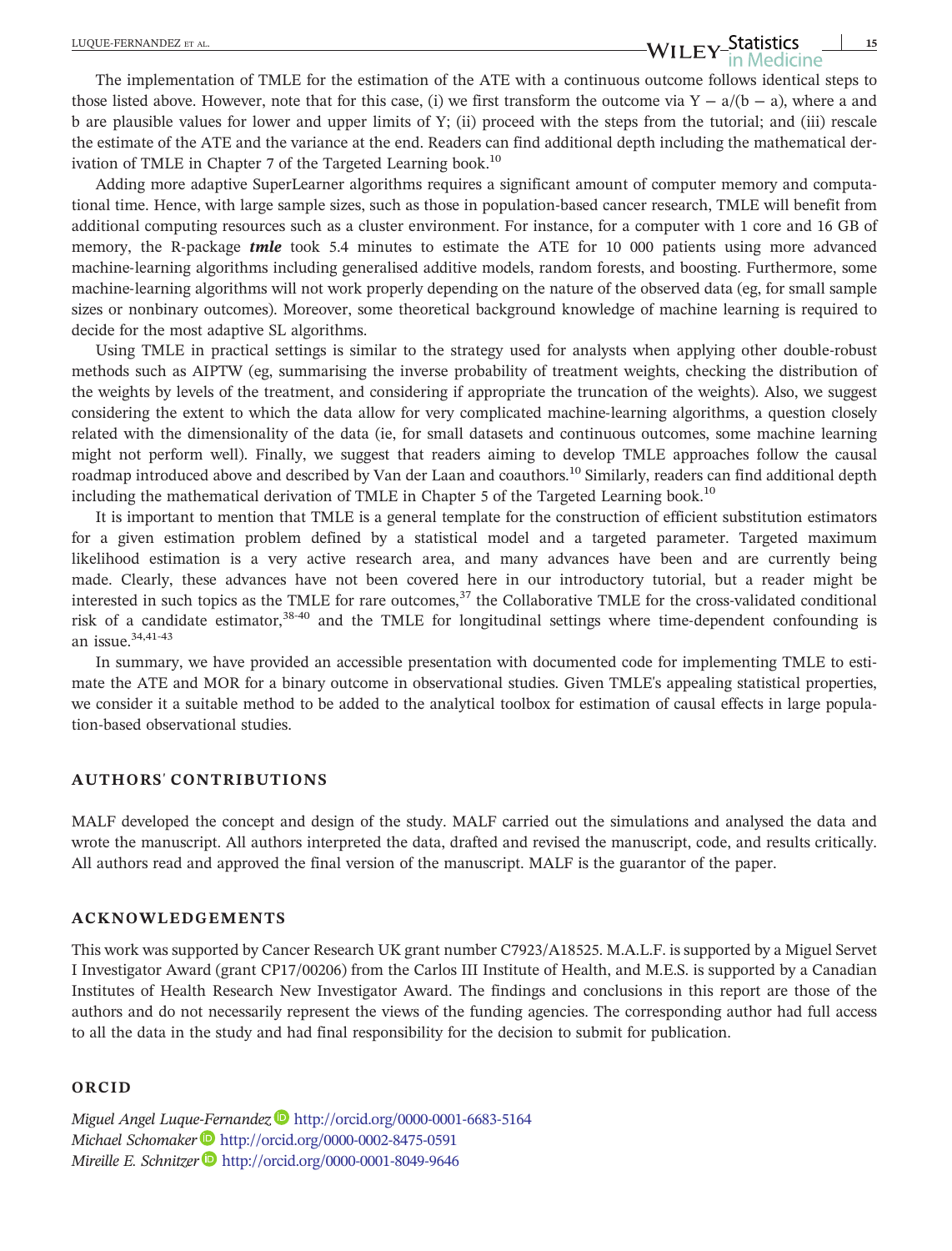# **166** WILEY<sup>-Statistics</sup> LUQUE-FERNANDEZ ET AL.

#### **REFERENCES**

- 1. Pearl J. *Causality : models, reasoning, and inference*. 2nd ed. Cambridge: Cambridge University Press; 2009.
- 2. Robins JM, Hernan MA, Brumback B. structural models and causal inference in epidemiology. *Epidemiology*. 2000;550‐560.
- 3. Rothman K. *Modern Epidemiology*. 4th ed. Philadelphia: Lippincott Williams & Wilkins; 2016.
- 4. Rubin DB. inference using potential outcomes. *J Am Stat Assoc*. 2011;100(469):322‐331.
- 5. Rubin DB. Estimating causal effects of treatments in randomized and nonrandomized studies. *J Educ Psychol*. 1974;66(5):688.
- 6. Greenland S, Robins JM. Identifiability, exchangeability, and epidemiological confounding. *Int J Epidemiol*. 1986;15(3):413‐419.
- 7. Keil AP, Edwards JK, Richardson DB, Naimi AI, Cole SR. The parametric g‐formula for time‐to‐event data: intuition and a worked example. *Epidemiology*. 2014;25(6):889‐897.
- 8. Snowden JM, Rose S, Mortimer KM. Implementation of G‐computation on a simulated data set: demonstration of a causal inference technique. *Am J Epidemiol*. 2011;173(7):731‐738.
- 9. Manski CF. *Identification for Prediction and Decision. Cambridge, Mass*. London: Harvard University Press; 2007.
- 10. van der Laan M, Rose S. *Targeted Learning: Causal Inference for Observational and Experimental Data*. New York: Springer Series in Statistics; 2011.
- 11. Austin PC. An introduction to propensity score methods for reducing the effects of confounding in observational studies. *Multivariate Behav Res*. 2011;46(3):399‐424.
- 12. Rosenbaum PR, Rubin DB. The central role of the propensity score in observational studies for causal effects. *Biometrika*. 1983;70(1):41‐55.
- 13. Guo S, Fraser MW. *Propensity Score Analysis: Statistical Methods and Applications*. Second ed. SAGE: Los Angeles; 2015.
- 14. Lunceford JK, Davidian M. Stratification and weighting via the propensity score in estimation of causal treatment effects: a comparative study. *Stat Med*. 2004;23(19):2937‐2960.
- 15. Bühlmann P, Drineas P, van der Laan M, Kane M. *Handbook of Big Data*. New York: CRC Press; 2016.
- 16. Neugebauer R, van der Laan M. Why prefer double robust estimators in causal inference? *Journal of Statistical Planning and Inference*. 2005;129(1):405‐426.
- 17. Bang H, Robins JM. Doubly robust estimation in missing data and causal inference models. *Biometrics*. 2005;61(4):962‐973.
- 18. Scharfstein DO, Rotnitzky A, Robins JM. Rejoinder. *J Am Stat Assoc*. 1999;94(448):1135‐1146.
- 19. Porter KE, Gruber S, van der Laan MJ, Sekhon JS. The relative performance of targeted maximum likelihood estimators. *Int J Biostat.* 2011;7(1).
- 20. van der Laan MJ, Rubin D. Targeted maximum likelihood learning. *The International Journal of Biostatistics*. 2006;2(1).
- 21. Robins JM. Robust estimation in sequentially ignorable missing data and causal inference models. *Proceedings of the American Statistical Association Section on Bayesian Statistical Science*. 1999;2000:6‐10.
- 22. Diaz Munoz I, van der Laan MJ. Super learner based conditional density estimation with application to marginal structural models. *Int J Biostat*. 2011;7:Article 38.
- 23. van der Laan MJ, Polley EC, Hubbard AE. Super learner. *Stat Appl Genet Mol Biol*. 2007;6. Article25
- 24. Pirracchio R, Petersen ML, van der Laan M. Improving propensity score estimators' robustness to model misspecification using super learner. *Am J Epidemiol*. 2015;181(2):108‐119.
- 25. Zhou Y, Abel GA, Hamilton W, et al. Diagnosis of cancer as an emergency: a critical review of current evidence. *Nat Rev Clin Oncol*. 2017;14(1):45‐56.
- 26. Piccirillo JF, Vlahiotis A, Barrett LB, Flood KL, Spitznagel EL, Steyerberg EW. The changing prevalence of comorbidity across the age spectrum. *Crit Rev Oncol Hematol*. 2008;67(2):124‐132.
- 27. Boos DD, Stefanski LA. *Essential statistical inference: theory and methods*. New York: Springer; 2013.
- 28. Hampel FR. The influence curve and its role in robust estimation. *J Am Stat Assoc*. 1974;69(346):383‐393.
- 29. Vaart AW. *Asymptotic Statistics*. 8th printing ed. Cambridge: Cambridge University Press; 2007.
- 30. Breiman L. Stacked regressions. *Machine learning.* 1996;24(1):49‐64.
- 31. Hastie T, Tibshirani R, Friedman JH. *The Elements of Statistical Learning: Data Mining, Inference, and Prediction*. Second edition. ed. Springer Science+Business Media, LLC: New York, NY; 2009.
- 32. Pang M, Schuster T, Filion KB, Eberg M, Platt RW. Targeted maximum likelihood estimation for pharmacoepidemiologic research. *Epidemiology*. 2016;27(4):570‐577.
- 33. Schuler MS, Rose S. Targeted maximum likelihood estimation for causal inference in observational studies. *Am J Epidemiol*. 2017;185(1):65‐73.